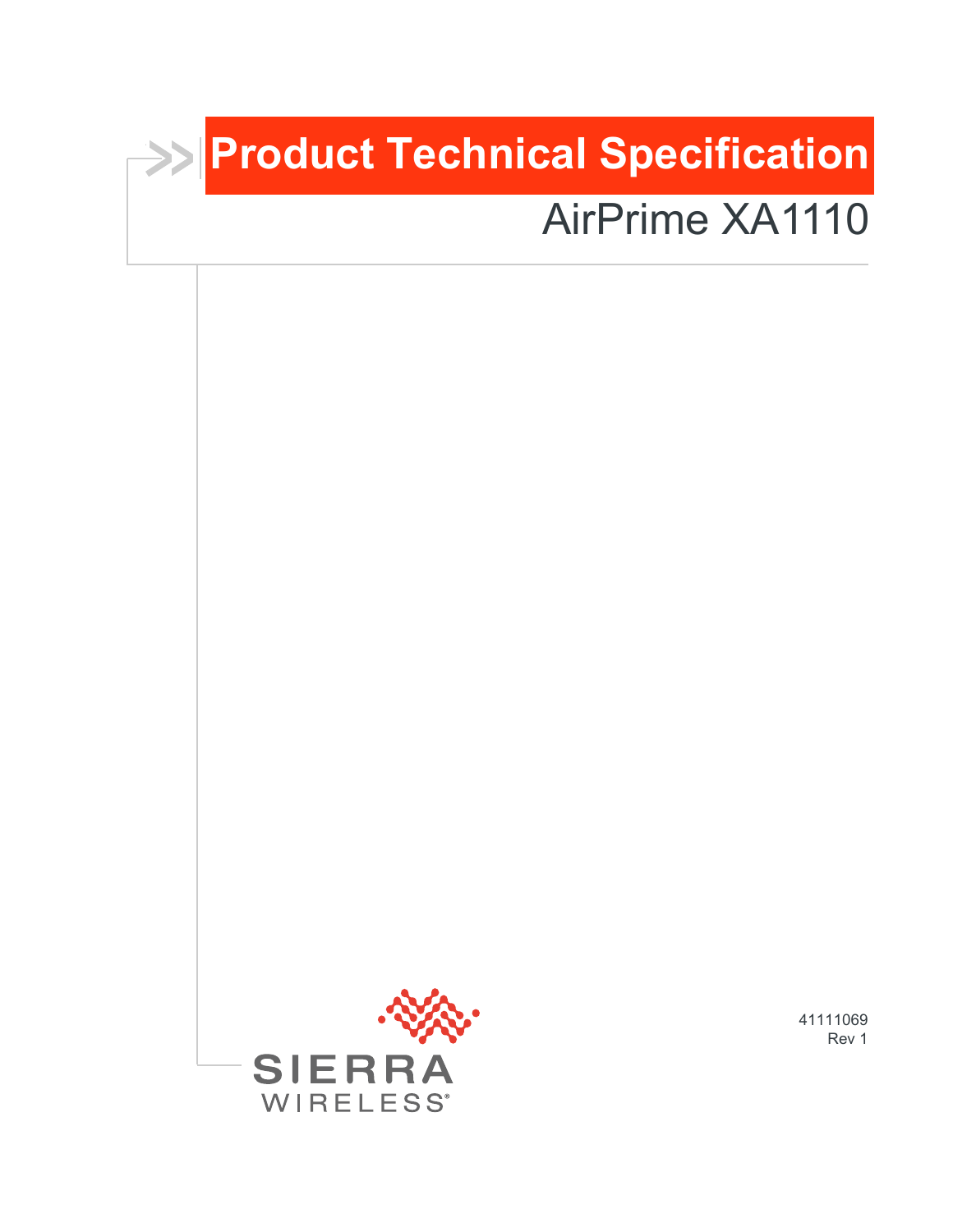| Important<br><b>Notice</b>               | Due to the nature of wireless communications, transmission and reception of data<br>can never be guaranteed. Data may be delayed, corrupted (i.e., have errors) or be<br>totally lost. Although significant delays or losses of data are rare when wireless<br>devices such as the Sierra Wireless modem are used in a normal manner with a<br>well-constructed network, the Sierra Wireless modem should not be used in<br>situations where failure to transmit or receive data could result in damage of any<br>kind to the user or any other party, including but not limited to personal injury,<br>death, or loss of property. Sierra Wireless accepts no responsibility for damages<br>of any kind resulting from delays or errors in data transmitted or received using<br>the Sierra Wireless modem, or for failure of the Sierra Wireless modem to<br>transmit or receive such data. |
|------------------------------------------|-----------------------------------------------------------------------------------------------------------------------------------------------------------------------------------------------------------------------------------------------------------------------------------------------------------------------------------------------------------------------------------------------------------------------------------------------------------------------------------------------------------------------------------------------------------------------------------------------------------------------------------------------------------------------------------------------------------------------------------------------------------------------------------------------------------------------------------------------------------------------------------------------|
| <b>Safety and</b><br><b>Hazards</b>      | Do not operate the Sierra Wireless modem in areas where blasting is in progress,<br>where explosive atmospheres may be present, near medical equipment, near life<br>support equipment, or any equipment which may be susceptible to any form of<br>radio interference. In such areas, the Sierra Wireless modem MUST BE<br><b>POWERED OFF.</b> The Sierra Wireless modem can transmit signals that could<br>interfere with this equipment.                                                                                                                                                                                                                                                                                                                                                                                                                                                   |
|                                          | Do not operate the Sierra Wireless modem in any aircraft, whether the aircraft is<br>on the ground or in flight. In aircraft, the Sierra Wireless modem MUST BE<br>POWERED OFF. When operating, the Sierra Wireless modem can transmit<br>signals that could interfere with various onboard systems.                                                                                                                                                                                                                                                                                                                                                                                                                                                                                                                                                                                          |
|                                          | Note: Some airlines may permit the use of cellular phones while the aircraft is on the<br>ground and the door is open. Sierra Wireless modems may be used at this time.                                                                                                                                                                                                                                                                                                                                                                                                                                                                                                                                                                                                                                                                                                                       |
|                                          | The driver or operator of any vehicle should not operate the Sierra Wireless<br>modem while in control of a vehicle. Doing so will detract from the driver or<br>operator's control and operation of that vehicle. In some states and provinces,<br>operating such communications devices while in control of a vehicle is an offence.                                                                                                                                                                                                                                                                                                                                                                                                                                                                                                                                                        |
| <b>Limitation of</b><br><b>Liability</b> | The information in this manual is subject to change without notice and does not<br>represent a commitment on the part of Sierra Wireless. SIERRA WIRELESS AND<br>ITS AFFILIATES SPECIFICALLY DISCLAIM LIABILITY FOR ANY AND ALL<br>DIRECT, INDIRECT, SPECIAL, GENERAL, INCIDENTAL, CONSEQUENTIAL,<br>PUNITIVE OR EXEMPLARY DAMAGES INCLUDING, BUT NOT LIMITED TO,<br>LOSS OF PROFITS OR REVENUE OR ANTICIPATED PROFITS OR REVENUE<br>ARISING OUT OF THE USE OR INABILITY TO USE ANY SIERRA WIRELESS<br>PRODUCT, EVEN IF SIERRA WIRELESS AND/OR ITS AFFILIATES HAS BEEN<br>ADVISED OF THE POSSIBILITY OF SUCH DAMAGES OR THEY ARE<br>FORESEEABLE OR FOR CLAIMS BY ANY THIRD PARTY.                                                                                                                                                                                                             |
|                                          | Notwithstanding the foregoing, in no event shall Sierra Wireless and/or its<br>affiliates aggregate liability arising under or in connection with the Sierra Wireless<br>product, regardless of the number of events, occurrences, or claims giving rise to<br>liability, be in excess of the price paid by the purchaser for the Sierra Wireless<br>product.                                                                                                                                                                                                                                                                                                                                                                                                                                                                                                                                 |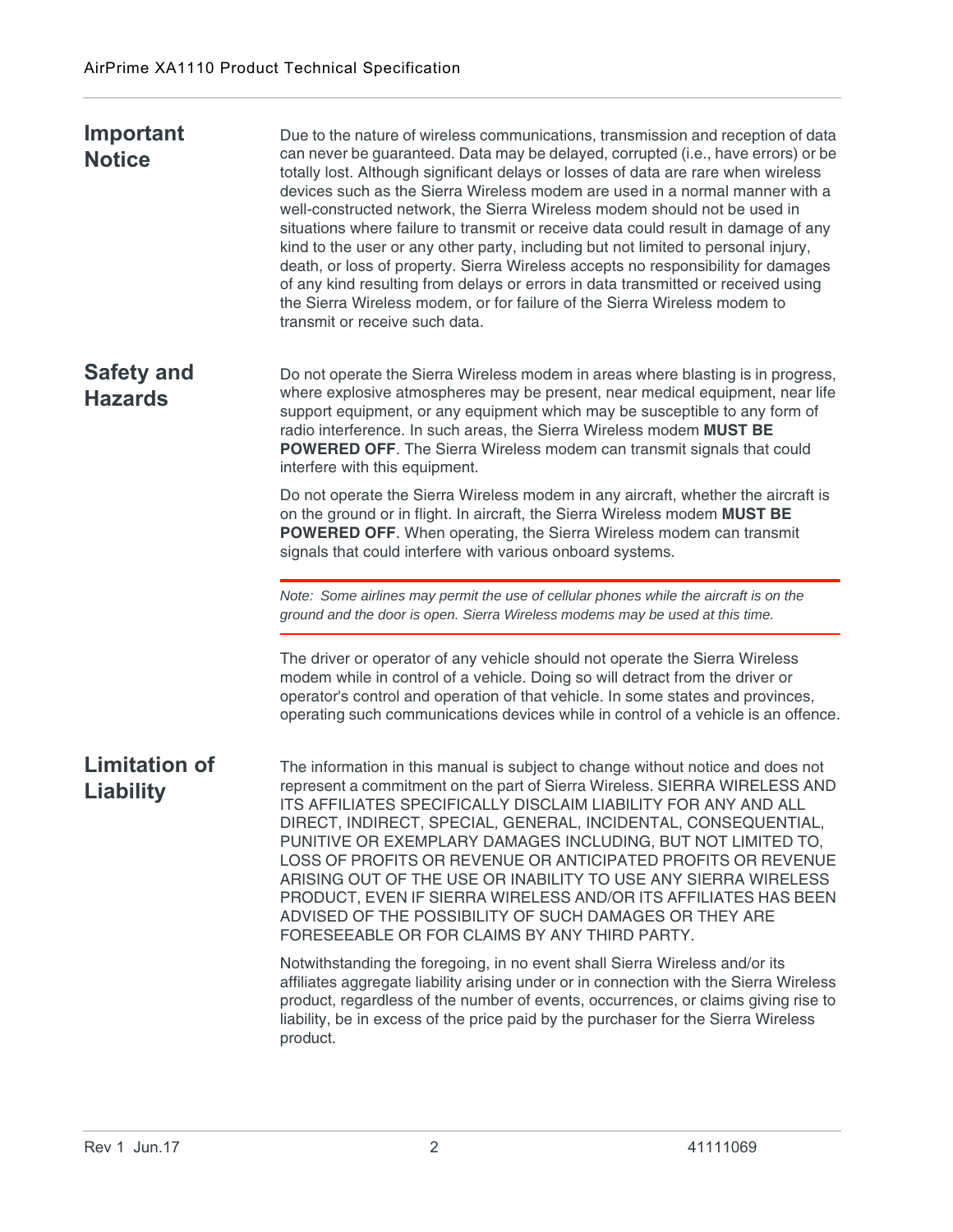| <b>Patents</b>                       | This product may contain technology developed by or for Sierra Wireless Inc. This<br>product includes technology licensed from QUALCOMM <sup>®</sup> . This product is<br>manufactured or sold by Sierra Wireless Inc. or its affiliates under one or more<br>patents licensed from InterDigital Group and MMP Portfolio Licensing.                                                                                                                                                                                                                                 |
|--------------------------------------|---------------------------------------------------------------------------------------------------------------------------------------------------------------------------------------------------------------------------------------------------------------------------------------------------------------------------------------------------------------------------------------------------------------------------------------------------------------------------------------------------------------------------------------------------------------------|
| Copyright                            | © 2017 Sierra Wireless. All rights reserved.                                                                                                                                                                                                                                                                                                                                                                                                                                                                                                                        |
| <b>Trademarks</b>                    | Sierra Wireless <sup>®</sup> , AirPrime®, AirLink®, AirVantage <sup>®</sup> and the Sierra Wireless logo<br>are registered trademarks of Sierra Wireless.<br>Windows <sup>®</sup> and Windows Vista <sup>®</sup> are registered trademarks of Microsoft<br>Corporation.<br>Macintosh <sup>®</sup> and Mac OS $X^®$ are registered trademarks of Apple Inc., registered in<br>the U.S. and other countries.<br>QUALCOMM® is a registered trademark of QUALCOMM Incorporated. Used<br>under license.<br>Other trademarks are the property of their respective owners. |
| <b>Contact</b><br><b>Information</b> |                                                                                                                                                                                                                                                                                                                                                                                                                                                                                                                                                                     |

| Sales information and technical<br>support, including warranty and returns | Web: sierrawireless.com/company/contact-us/<br>Global toll-free number: 1-877-687-7795<br>6:00 am to 6:00 pm PST |
|----------------------------------------------------------------------------|------------------------------------------------------------------------------------------------------------------|
| Corporate and product information                                          | Web: sierrawireless.com                                                                                          |

### **Revision History**

| <b>Revision</b><br>number | Release date  | <b>Changes</b>                    |
|---------------------------|---------------|-----------------------------------|
|                           | June 23, 2017 | Initial revision in SWI template. |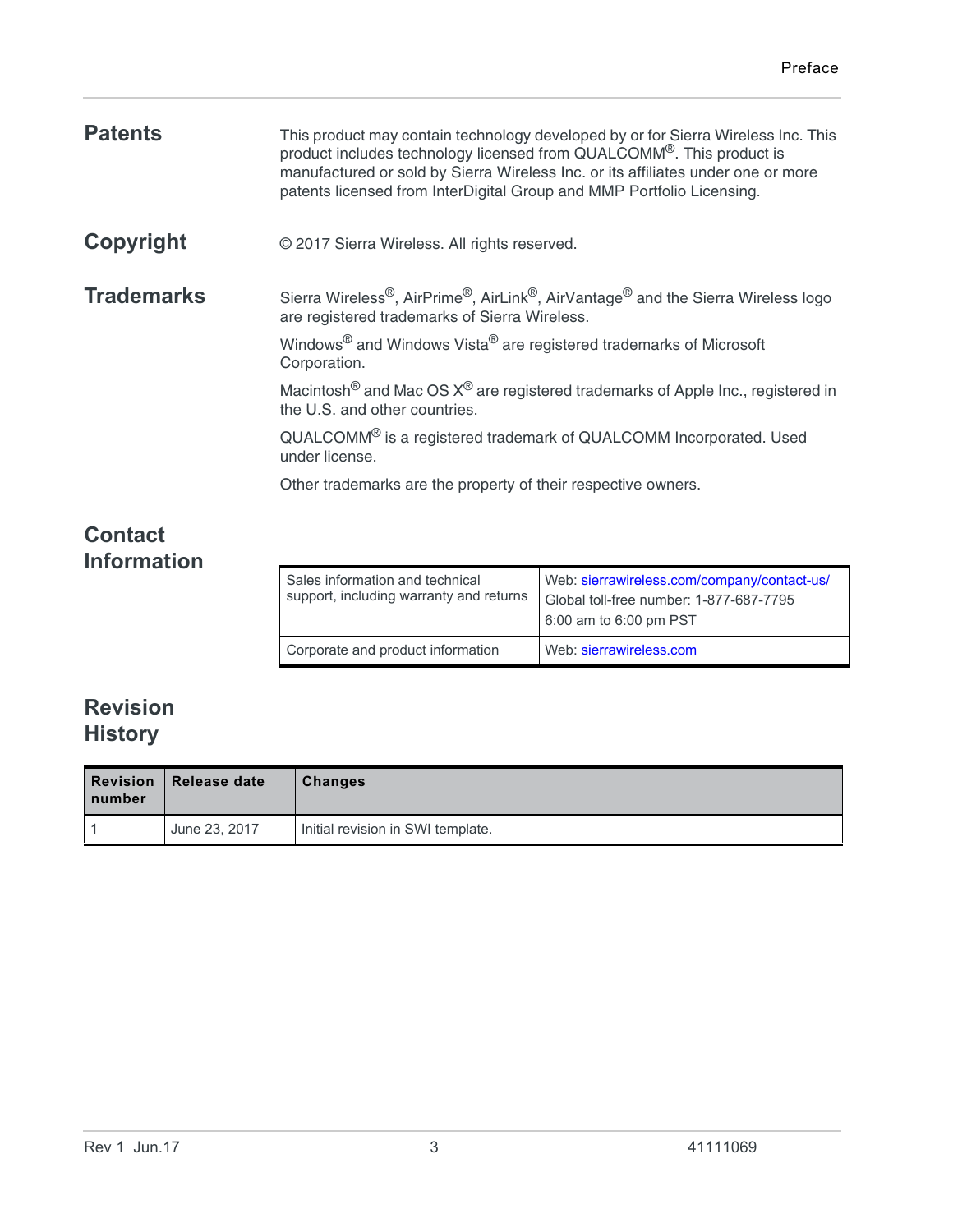## **Contents**

| GSA—GNSS DOP and Active Satellites, Including GPS(GPGSA) and GLON-<br>22 |
|--------------------------------------------------------------------------|
| GSV- Satellites in View, Including GPS(GPGSV) and GLONASS(GLGSV) 23      |
| RMC-Recommended Minimum Navigation Information. 25                       |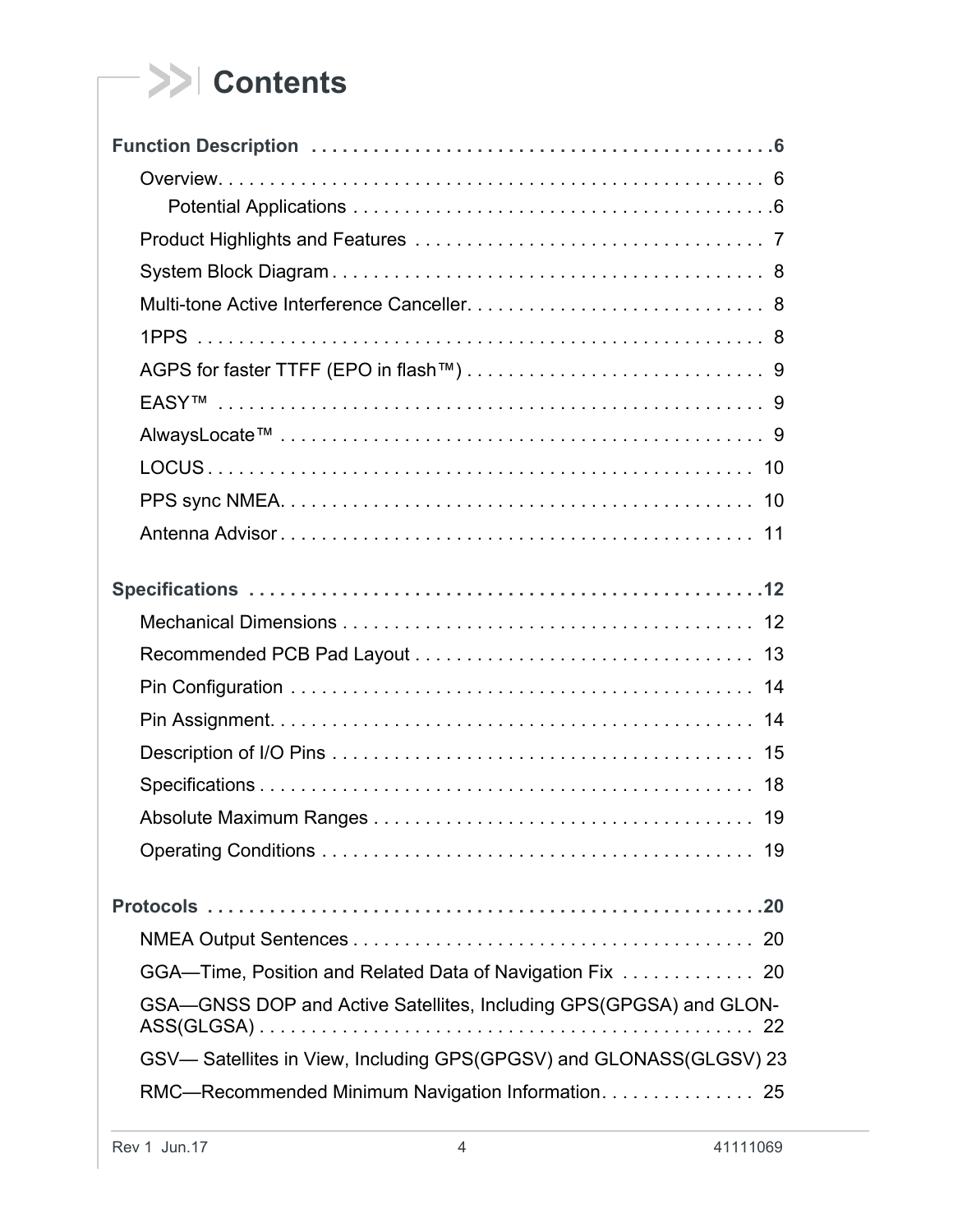#### Contents

| VTG—Course and Speed Information Relating to the Ground 26       |
|------------------------------------------------------------------|
|                                                                  |
| Antenna Status Protocol (Antenna Advisor)  27                    |
|                                                                  |
| Reference Schematic Design for Using the RTCM/I2C/SPI 28         |
|                                                                  |
|                                                                  |
|                                                                  |
|                                                                  |
|                                                                  |
|                                                                  |
|                                                                  |
| Moisture Color Coded Card & Caution label 33                     |
|                                                                  |
|                                                                  |
|                                                                  |
| Reflow Soldering Temperature Profile 37                          |
| SMT Reflow Soldering Temperature Profile (For Reference Only) 37 |
| 40                                                               |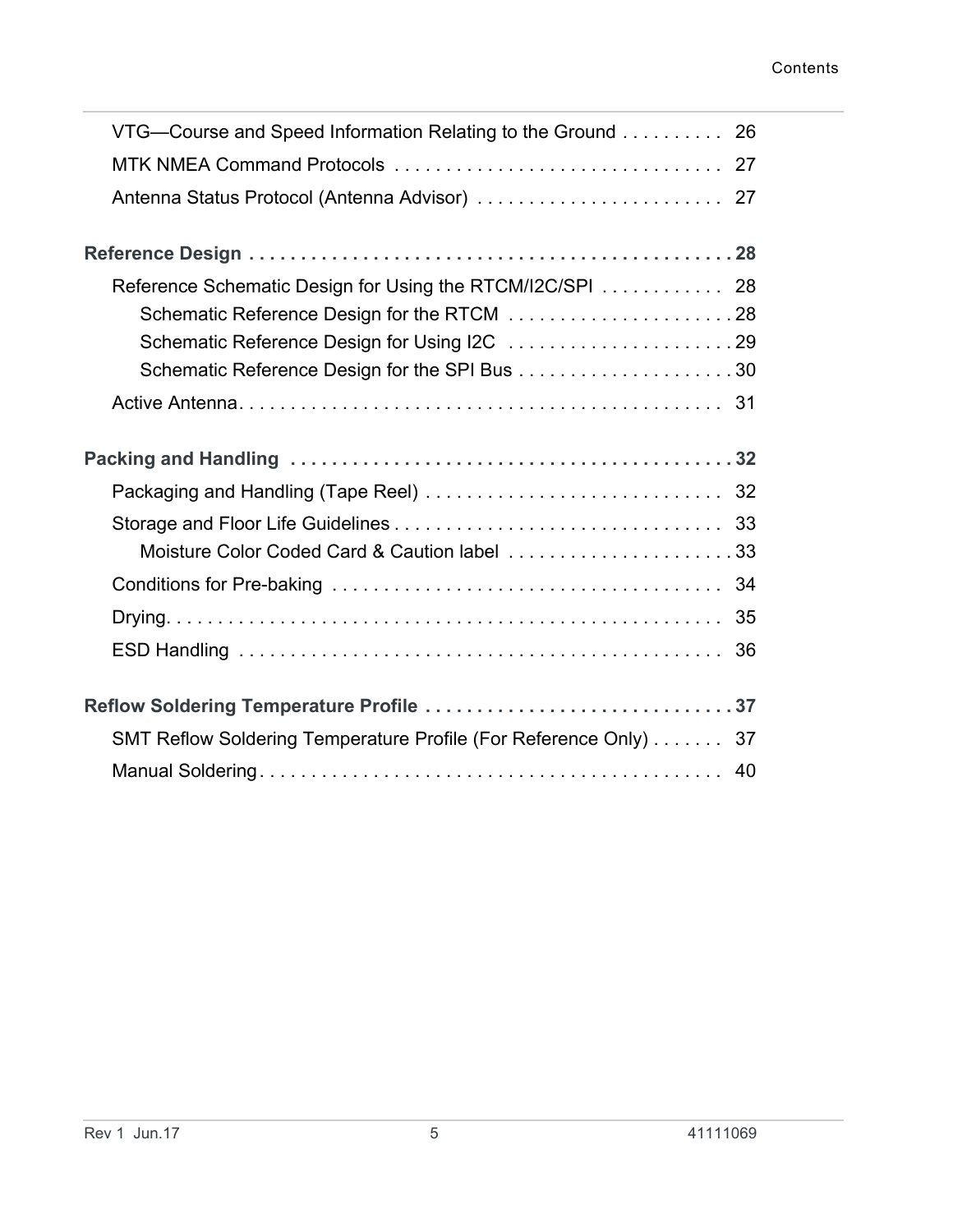## <span id="page-5-0"></span>**1: Function Description**

### <span id="page-5-1"></span>**Overview**

The XA1110 is a POT (Patch On Top) GNSS module with an extra embedded function for external antenna I/O. It comes with an automatic antenna switching function and also features an antenna system called "Antenna Advisor" that helps with the detection and notification of different antenna statuses, including active antenna connection; it is one of the smallest MediaTek-based modules in the world, for it has an ultra-compact size of 12.5 x 12.5 x 6.8 mm in a QFN Package. This ultra-compact module provides multiple interfaces such as SPI, and UART, and its unique design of SMPS is capable of reducing power consumption to a great extent.

**1**

The XA1110 is built based on MediaTek's new generation of GNSS Chipset MT3333. It supports up to 210 PRN channels with 99 search channels and 33 simultaneous tracking channels. With support of QZSS, SBAS (WAAS, EGNOS, MSAS), QZSS and AGPS, the XA1110 can provide even more accurate positioning. Its *Tone Active Interference Canceller* is capable of removing 12 active noise sources which provides more flexibility in system design.

The XA1110 is integrated along with power management and many advanced features, including AlwaysLocate™, EASY™, EPO™, PPS sync NMEA and LOCUS<sup>TM</sup> (internal logger). It is suitable for power sensitive devices especially for portable applications.

### <span id="page-5-2"></span>**Potential Applications**

- **•** Handheld Devices
- **•** M2M applications
- **•** Asset management
- **•** Surveillance systems
- **•** Wearable products



*Figure 1-1: XA1110*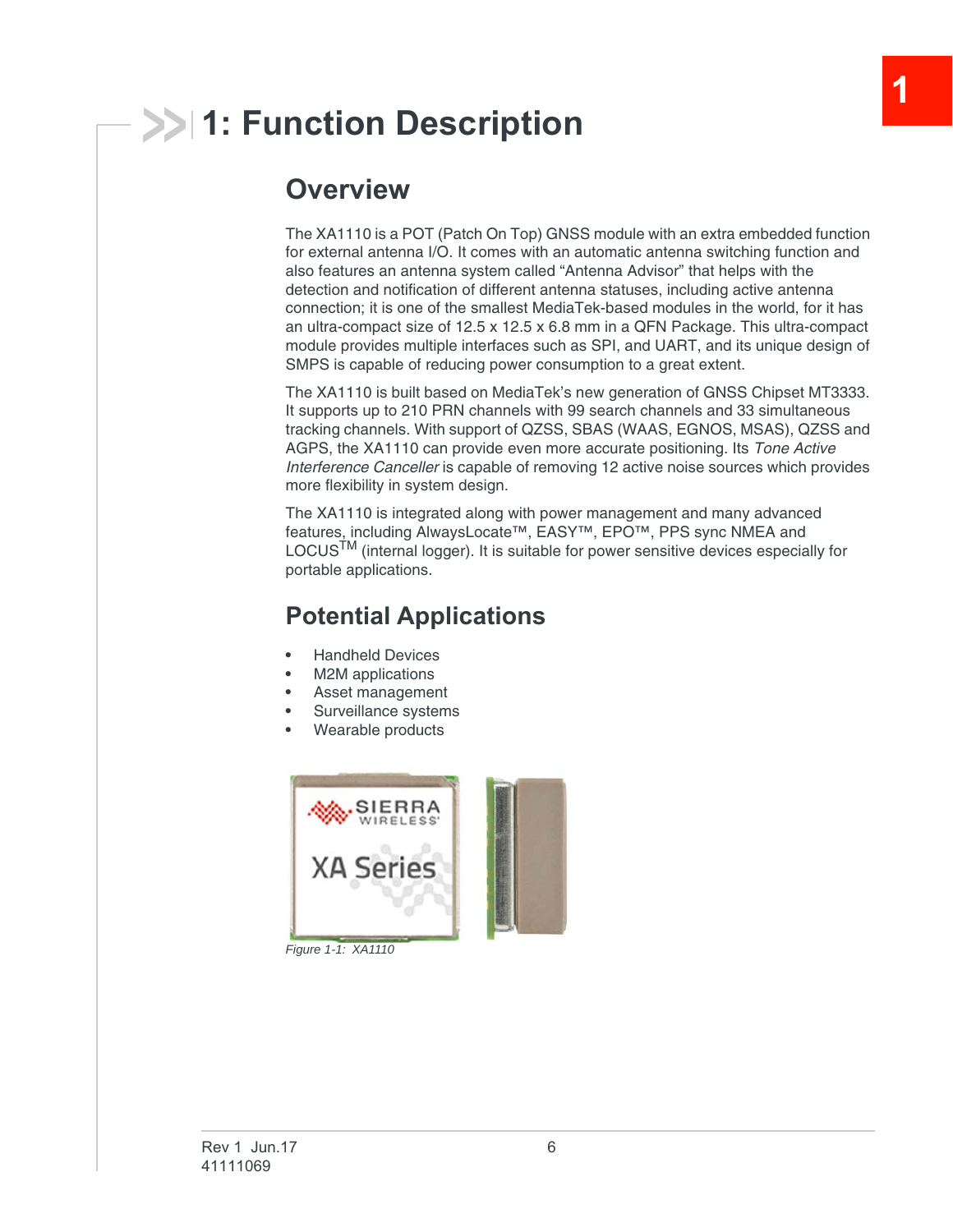### <span id="page-6-0"></span>**Product Highlights and Features**

- **•** 33 tracking/ 99 acquisition-channel GPS +GLONASS receiver
- Supports QZSS & SBAS(WAAS, EGNOS, MSAS, GAGAN)<sup>1</sup>
- **•** Sensitivity: -165dBm
- **•** Update Rate: up to 10Hz<sup>2</sup>
- 1[2](#page-6-1) multi-tone active interference canceller<sup>2</sup>
- **•** High accuracy 1-PPS timing (±20ns RMS) and the pulse width is 100ms
- **•** AGPS Support for Fast TTFF (EPO in flash™; choose from 7, 14 or 30 days)
- **•** EASY™: Self-Generated Orbit Prediction for instant positioning fix<sup>3</sup>
- **•** AlwaysLocate™ Intelligent Algorithm (Advance Power Periodic Mode) for power saving[3](#page-6-2)
- **•** PPS sync NMEA[3](#page-6-2)
- **•** LOCUS (Embedded Logger Function)
- **•** Automatic antenna switching function
- **•** Antenna Advisor function
- **•** Support interface types: I2C/ SPI/ UART (configuration)
- **•** Consumption current(@3.3V):
- **•** For GPS+GLONASS
	- **·** Acquisition: 24mA/ 27mA /30mA (min / typical / max)
	- **·** Full Power Tracking: 21mA / 23mA /28mA (min / typical / max)
- **•** RoHS compliant

<sup>1.</sup> GAGAN will be supported upon its starting date of service.

<span id="page-6-1"></span><sup>2.</sup> SBAS can only be enabled when update rate is equal or less than to 5Hz.

<span id="page-6-2"></span><sup>3.</sup> The features need customized firmware or command programming handled by the customer. Please refer to our "PMTK Command List".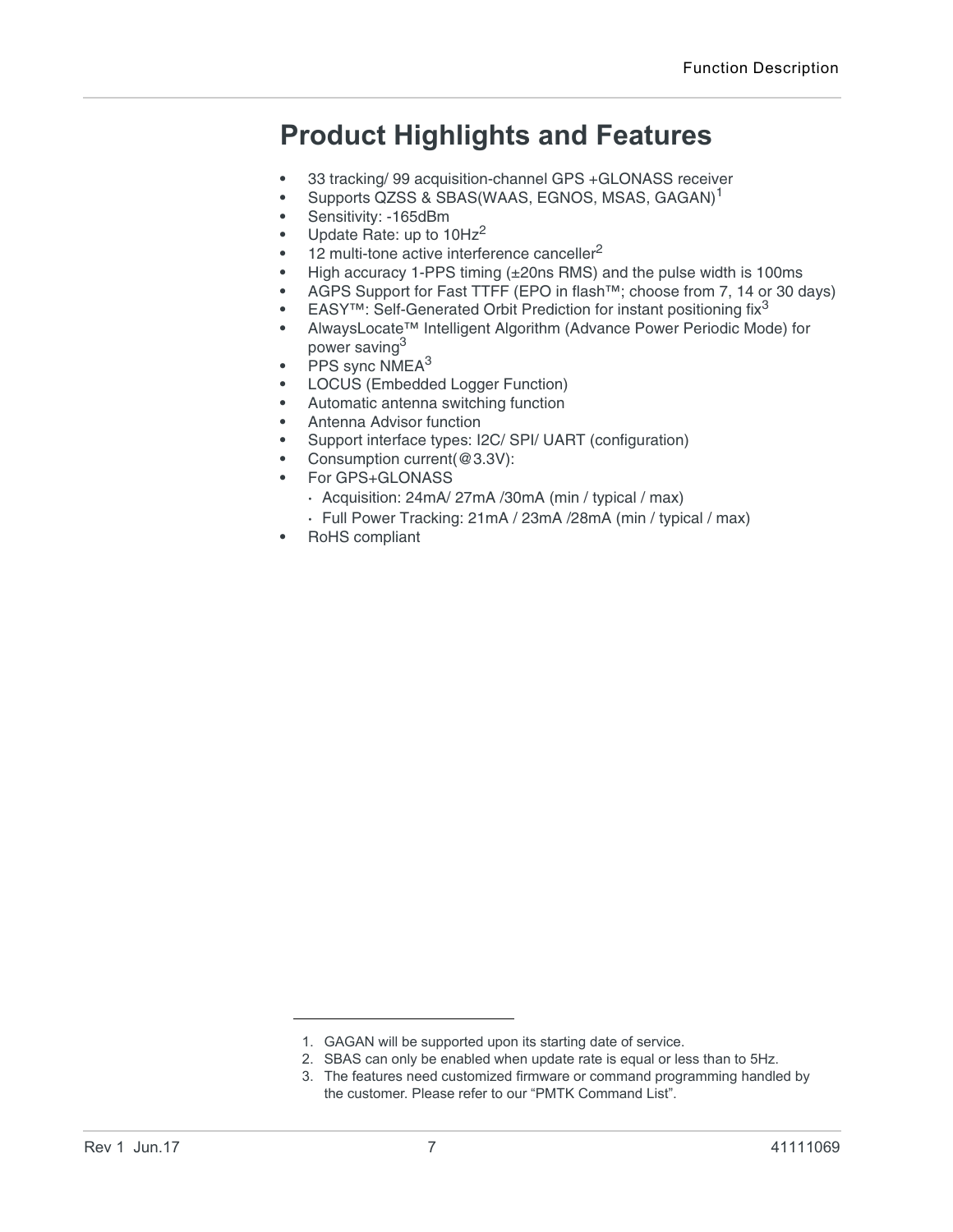<span id="page-7-0"></span>



*Figure 1-2: System Block Diagram. \*I2C Disable in XA1110 by Default,Keep pin floating.*

### <span id="page-7-1"></span>**Multi-tone Active Interference Canceller**

Navigation systems often integrate with variant applications that are not limited to Wi-Fi, GSM/GPRS, 3G/4G, Bluetooth. Such systems often generate RF harmonics which would influence the GPS reception and performance.

The embedded Multi-tone Active Interference Canceller (MTAIC) can reject unwanted RF harmonics of the nearby on-board active components. MTAIC improves the capacity of GPS reception, eliminating the need for hardware integration engineering to make hardware changes. The XA1110 cancels up to 12 independent channels continuous interference wave.

### <span id="page-7-2"></span>**1PPS**

The XA1110 generates a-pulse-per-second signal (1 PPS). It is an electrical signal which precisely indicates the start of a second with the accuracy of  $\pm 20$ ns RMS(Root Mean Square). The PPS signal is provided through a designated output pin for many external applications. The pulse is not only limited to being active every second but is also allowed to set up the required duration, frequency, and active high/low through a programmable user-defined setting.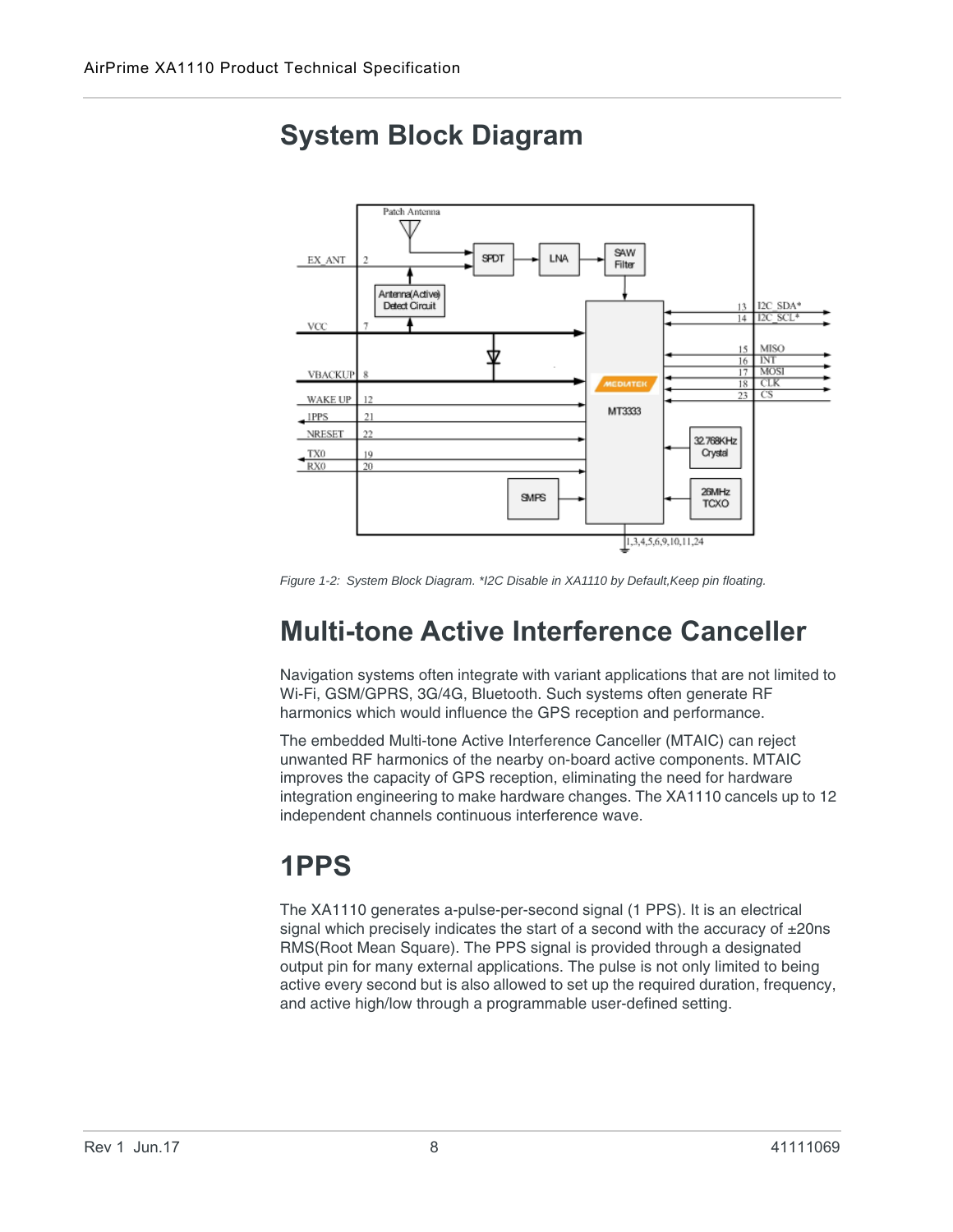### <span id="page-8-0"></span>**AGPS for faster TTFF (EPO in flash™)**

The AGPS (EPO in flash™) provides predicated EPO (Extended Prediction Orbit) data to speed up TTFF (Time To First Fix). This feature is useful when a satellite signal is weak. AGPS can be downloaded from an FTP server via the Internet or through a wireless network. The GPS engine in the module will apply EPO data to assist with position calculation when navigation information from satellites is insufficient. For more details on EPO, please contact us.

### <span id="page-8-1"></span>**EASY™**

EASY™ (Embedded Assist System) is for quick positioning/TTFF when information received from the satellites is insufficient (weak signal). When EASY™ is enabled, the GPS engine will automatically calculate and then predict single ephemeris up to three days. The predicted information will be saved into the memory and the GPS engine will then use the saved information for later positioning. Backup power (VBACKUP) is required for EASY™.



*Figure 1-3: Operation of EASY™*

When the module obtains information from GPS satellites, the GPS engine will start to pre-calculate and predict orbits automatically for three days.

### <span id="page-8-2"></span>**AlwaysLocate™**

In *AlwaysLocate*™ mode, the on/off time can be adjusted adaptively to achieve balance between positioning accuracy and power consumption depending on environmental or motion conditions.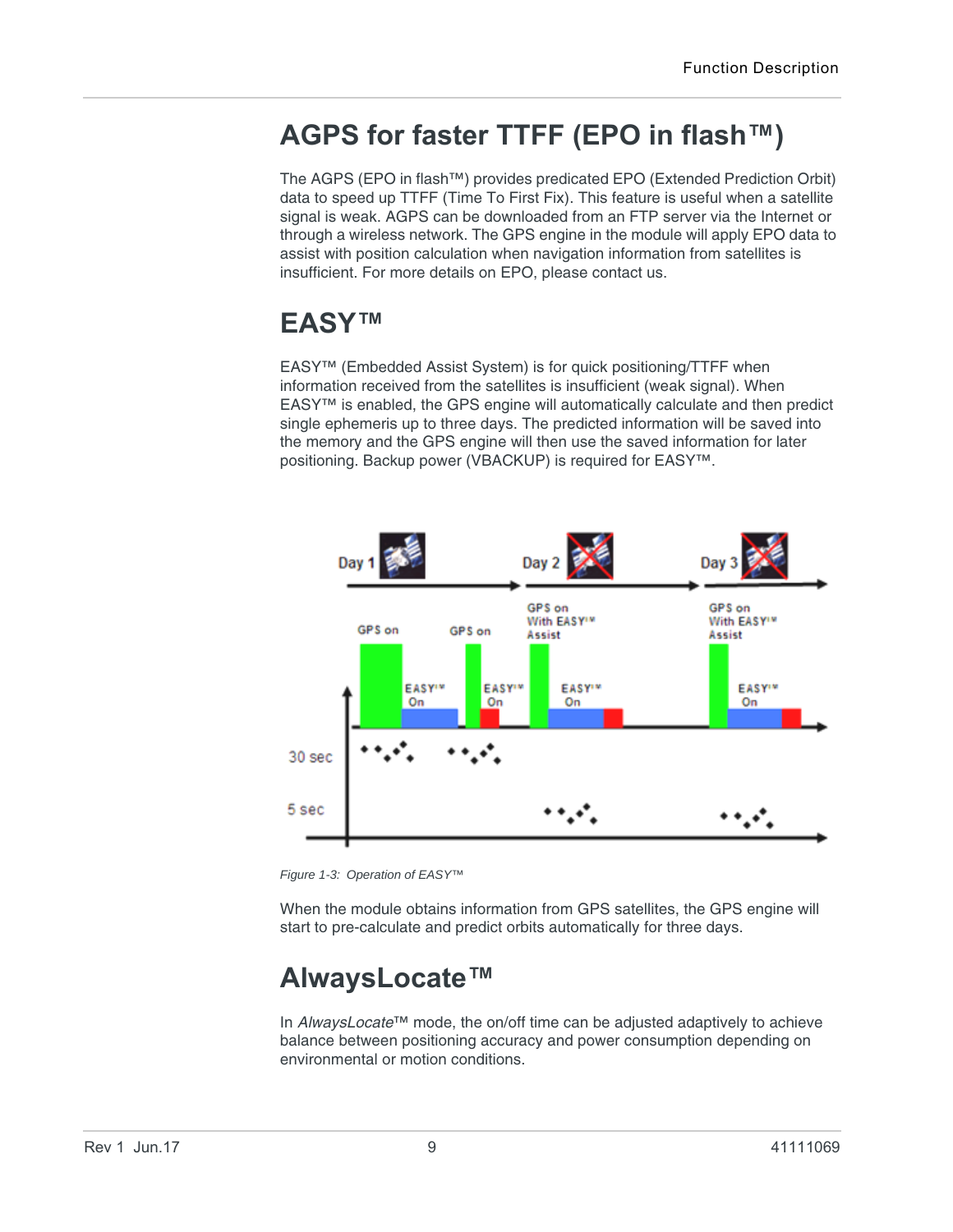[Figure 1-4](#page-9-2) gives some insight on power saving in different cases when AlwaysLocate™ mode is enabled. For command detail, please contact Sierra Wireless sales staff.



<span id="page-9-2"></span>*Figure 1-4: AlwaysLocatie*

## <span id="page-9-0"></span>**LOCUS**

When LOCUS (Embedded Logger Function) is enabled, the receiver module will become a logger-capable device. It does not need any host or external flash data format such as UTC, latitude, longitude, valid or checksum for GPS data logging. The maximum log duration is up to two days under AlwaysLocate™.

### <span id="page-9-1"></span>**PPS sync NMEA**

Pulse-Per-Second (PPS) VS. NMEA can be used in the time service. The latency range of the beginning of UART Tx is between 465ms~485 ms at the MT3333 platform and behind the rising edge of PPS.

The PPS sync NMEA only supports 1Hz NMEA output and baud rate at 115200~14400 bps. For baud rates at 9600 bps and 4800 bps, only the RMC NMEA sentence is supported. If NMEA sentence outputs are supported even at the low baud rate, per-second transmission may exceed the threshold of one second.



*Figure 1-5: PPS sync NMEA*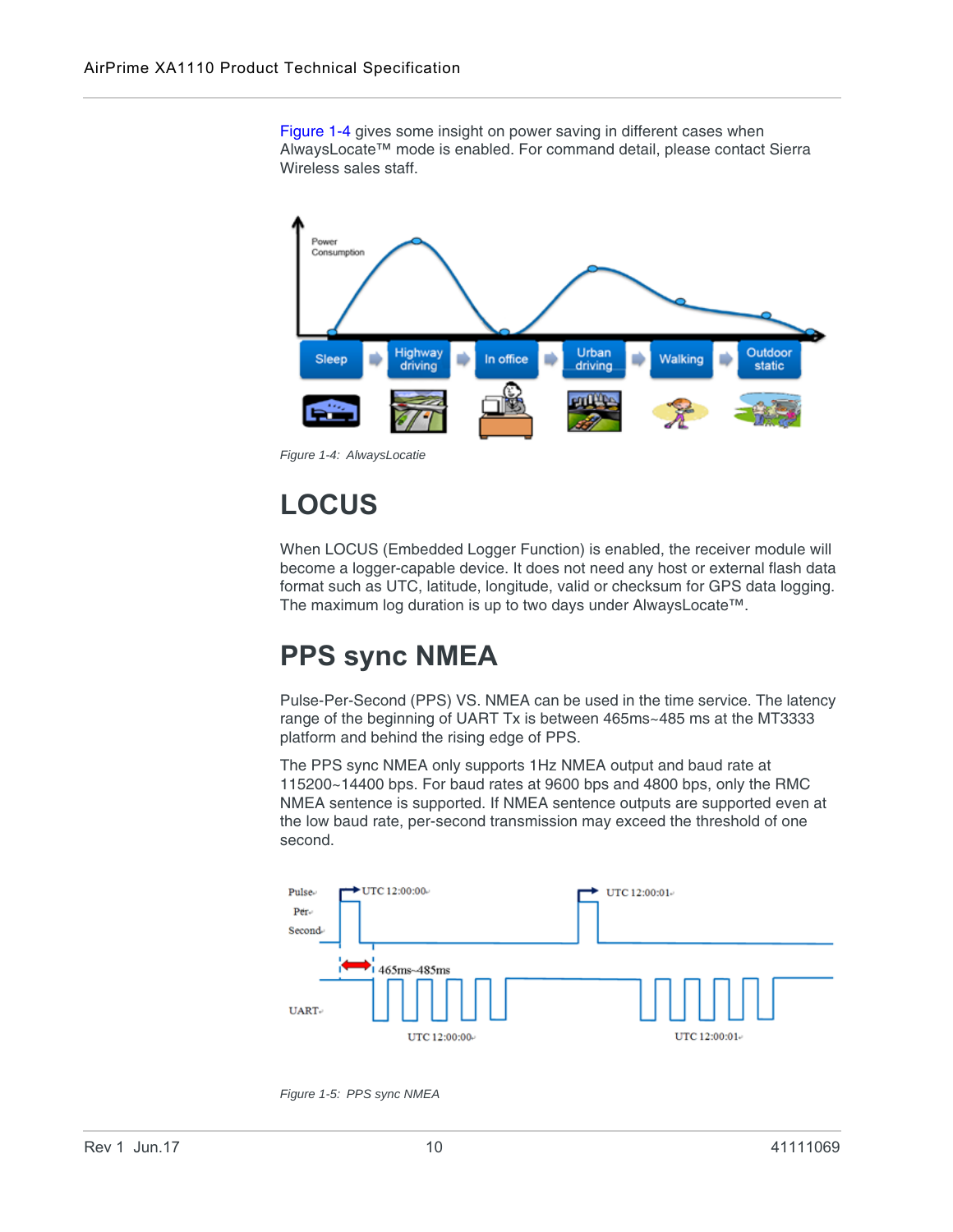### <span id="page-10-0"></span>**Antenna Advisor**

"Antenna Advisor" is a brand new antenna system available exclusively for the XA1110. It is designed to detect and notify antenna status using software (through a proprietary protocol as described below in [Antenna Status Protocol](#page-26-2)  [\(Antenna Advisor\)\)](#page-26-2).

Antenna Advisor can detect and notify the following:<br>• Using Internal Antenna

- **•** Using Internal Antenna
- **•** Using External Active Antenna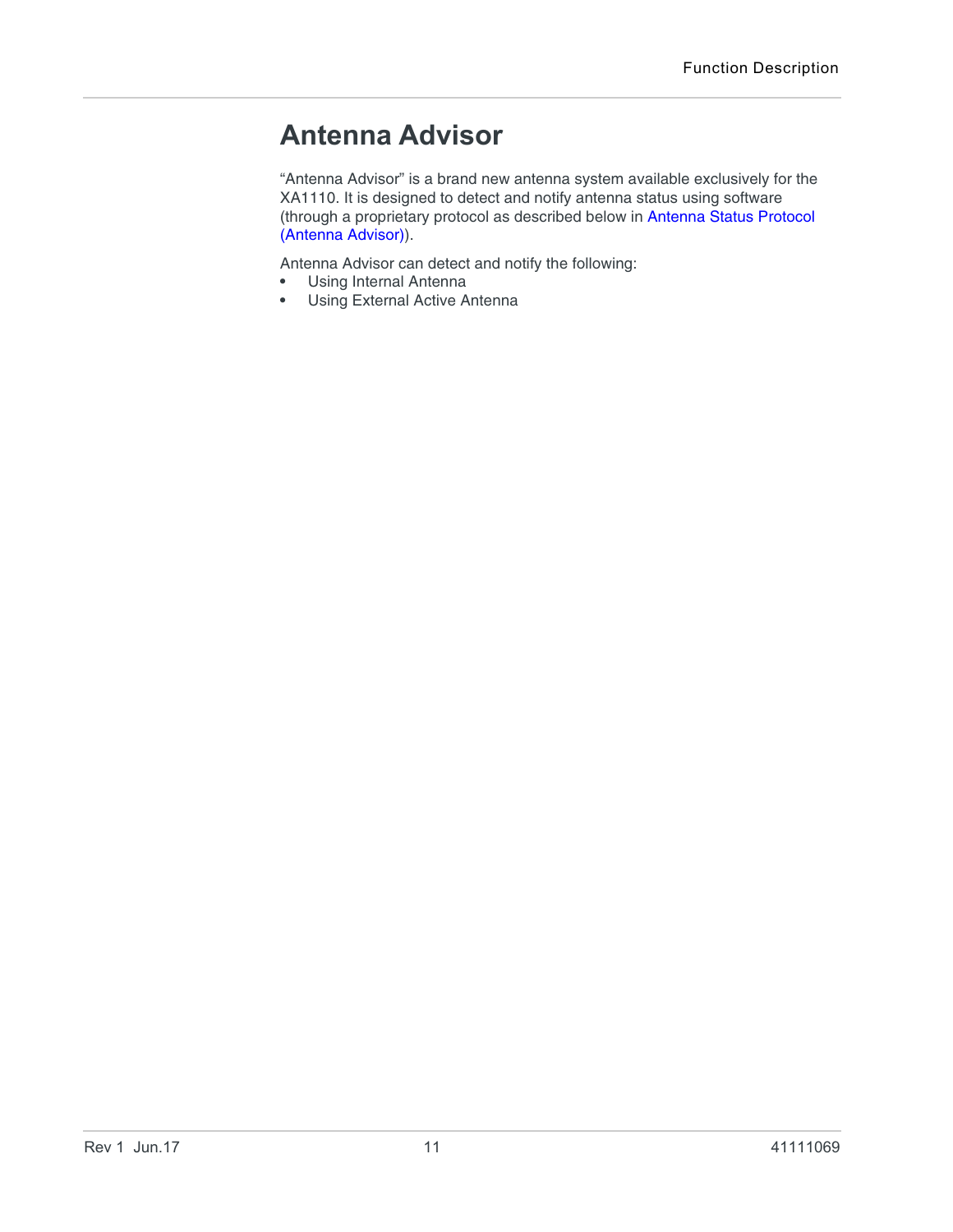## <span id="page-11-0"></span>**2: Specifications**

### <span id="page-11-1"></span>**Mechanical Dimensions**

Dimension: (Unit: mm, Tolerance: +/- 0.2mm)



*Figure 2-1: Mechanical Dimensions*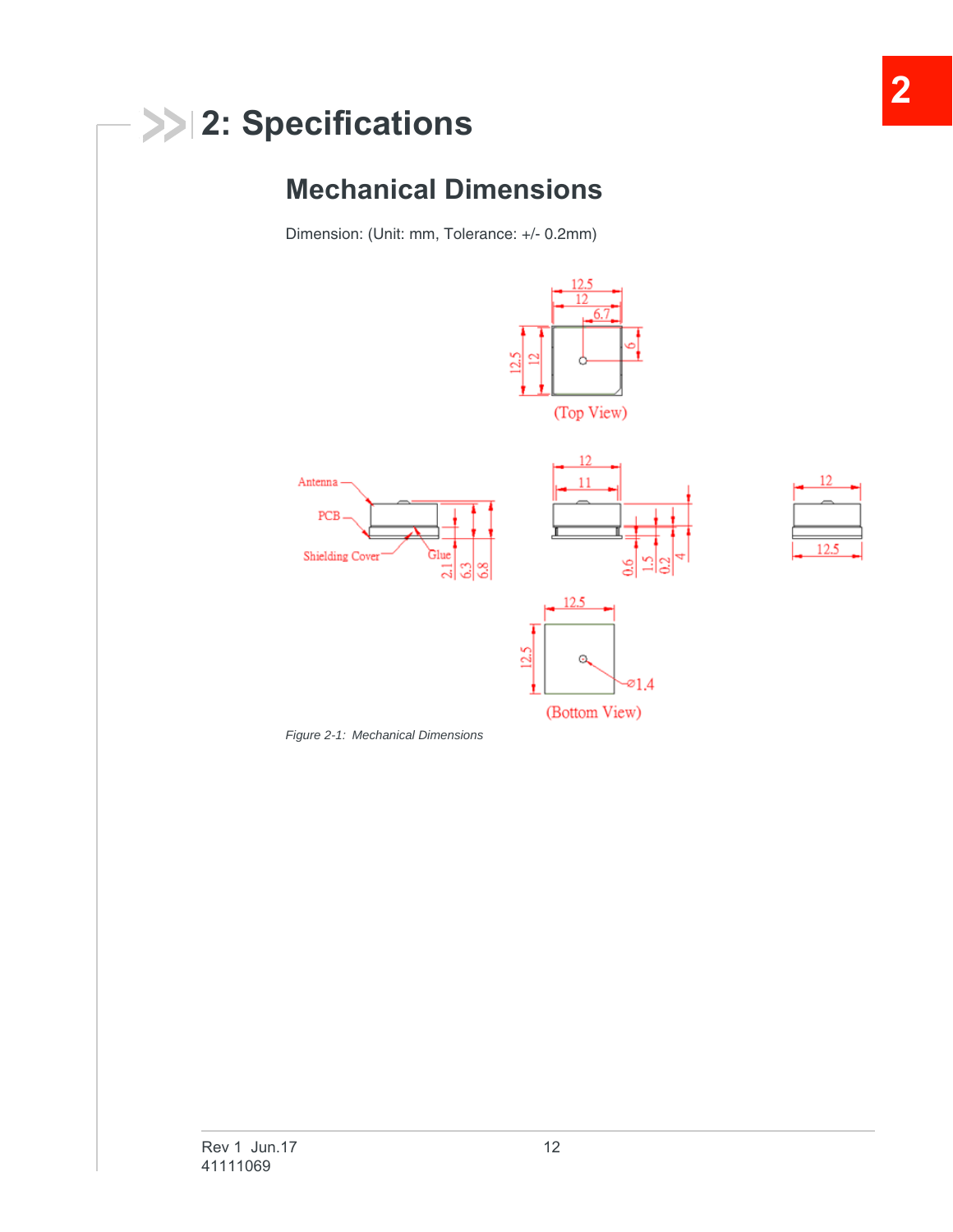## <span id="page-12-0"></span>**Recommended PCB Pad Layout**

(Unit: mm, Tolerance: 0.1mm)



*Figure 2-2: PCB Layout*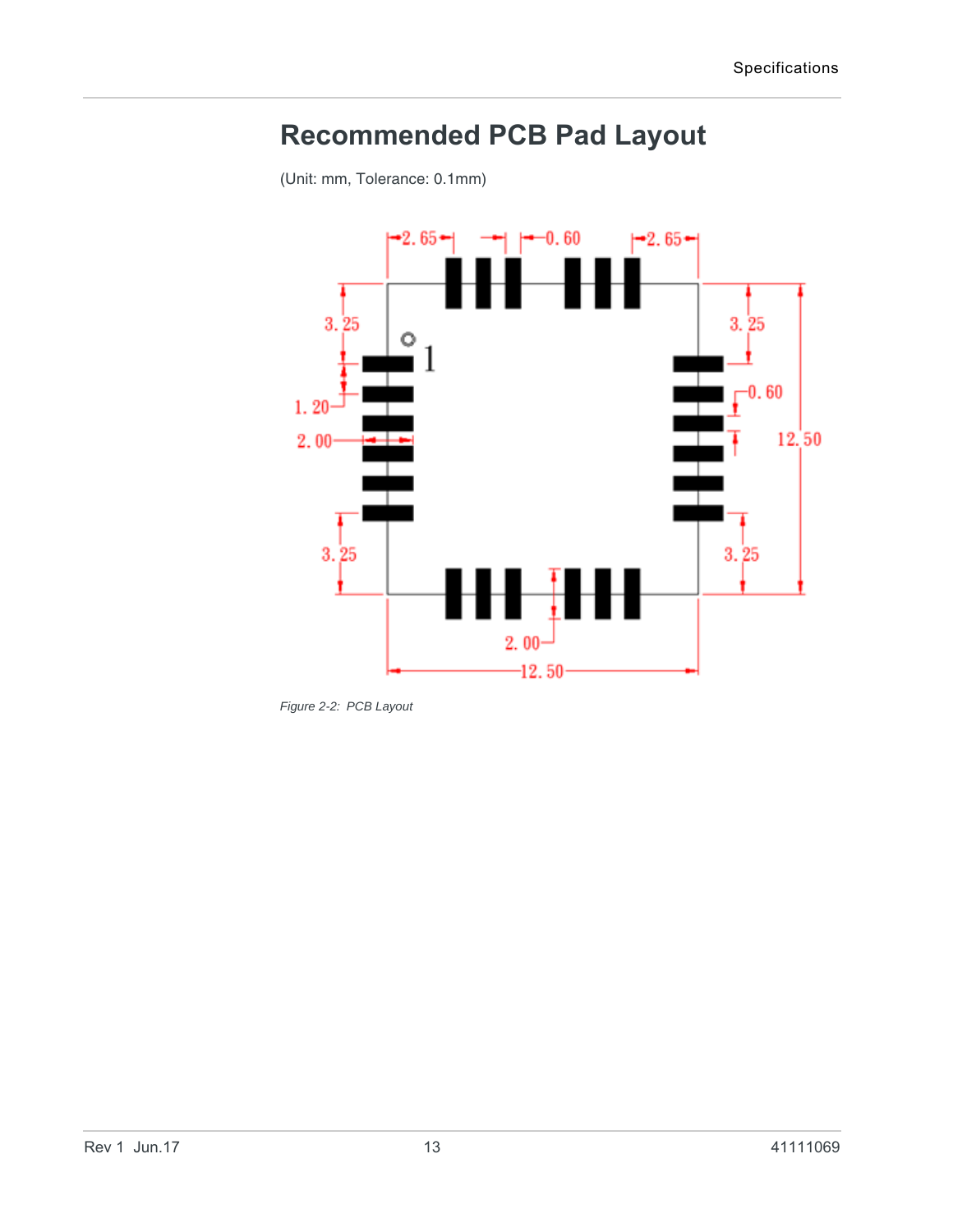

### <span id="page-13-0"></span>**Pin Configuration**

*Figure 2-3: Pin Configuration. \*I2C\_SCL and I2C\_SDA disabled by firmware in XA1110.Keep the pins floating.*

### <span id="page-13-1"></span>**Pin Assignment**

| <b>Pin</b>     | <b>Name</b>    | I/O | <b>Description and Note</b>                                                                   |
|----------------|----------------|-----|-----------------------------------------------------------------------------------------------|
| 1              | <b>GND</b>     | P   | Ground                                                                                        |
| $\overline{2}$ | EXT ANT        | PO. | External active antenna RF input<br>DC power from VCC and provide for external active antenna |
| 3              | <b>GND</b>     | P   | Ground                                                                                        |
| 4              | <b>GND</b>     | P   | Ground                                                                                        |
| 5              | <b>GND</b>     | P   | Ground                                                                                        |
| 6              | <b>GND</b>     | P   | Ground                                                                                        |
| 7              | <b>VCC</b>     | PI  | Main DC power input                                                                           |
| 8              | <b>VBACKUP</b> | PI  | Backup power input for RTC & navigation data keep                                             |
| 9              | <b>GND</b>     | P   | Ground                                                                                        |
| 10             | <b>GND</b>     | P   | Ground                                                                                        |

#### **Table 2-1: Pin Assignment**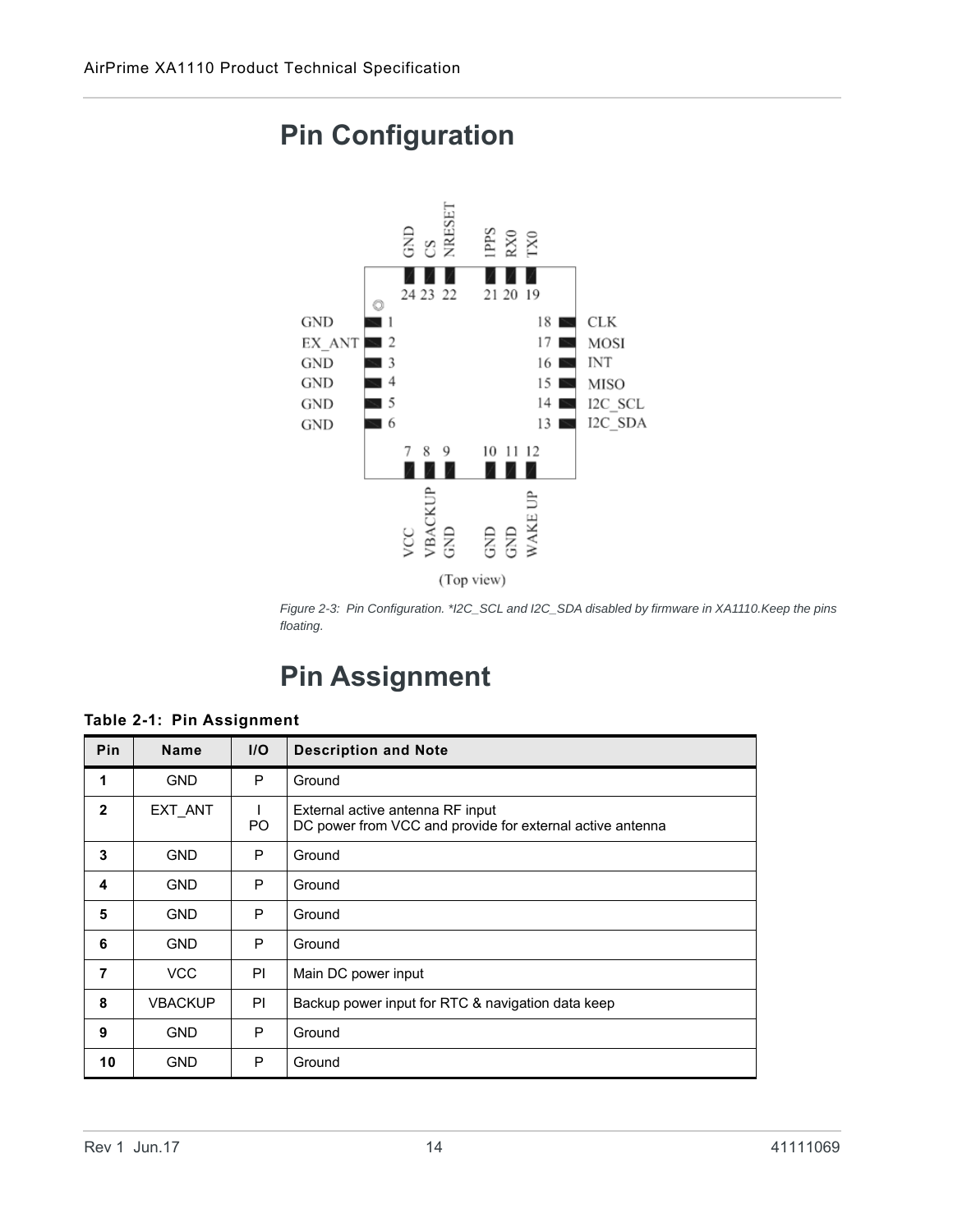| Pin | <b>Name</b>          | I/O       | <b>Description and Note</b>                                                        |  |
|-----|----------------------|-----------|------------------------------------------------------------------------------------|--|
| 11  | <b>GND</b>           | P         | Ground                                                                             |  |
| 12  | <b>WAKE UP</b>       | <b>PI</b> | Wake up from power saving, High Active                                             |  |
| 13  | I2C_SDAª             | 1/O       | I2C Serial data (in slave mode)                                                    |  |
| 14  | I2C SCL <sup>a</sup> | I.        | I2C Serial clock (in slave mode)                                                   |  |
| 15  | <b>MISO</b>          | O         | SPI serial data output (in slave mode)                                             |  |
| 16  | <b>INT</b>           | $\Omega$  | Interrupt pin for SPI or I2C                                                       |  |
| 17  | <b>MOSI</b>          | I.        | SPI serial data input (in slave mode)                                              |  |
| 18  | <b>CLK</b>           | I.        | SPI serial clock                                                                   |  |
| 19  | TX0                  | O         | Serial Data Output for NMEA output (TTL)                                           |  |
| 20  | RX0                  | T         | Serial Data Input for Firmware update (TTL)                                        |  |
| 21  | 1PPS                 | $\Omega$  | 1PPS Time Mark Output 2.8V CMOS Level<br>(Optional: pulse width can be customized) |  |
| 22  | <b>NRESET</b>        | I.        | Reset Input, Low Active                                                            |  |
| 23  | <b>CS</b>            |           | SPI serial chip select                                                             |  |
| 24  | <b>GND</b>           | P         | Ground                                                                             |  |

#### **Table 2-1: Pin Assignment**

<span id="page-14-1"></span>a. Disabled by default, please keep the pins floating.

### <span id="page-14-0"></span>**Description of I/O Pins**

- **• Pin1**: GND (Ground)
- **• Pin2**: EX\_ANT
	- **·** When a 4mA or higher current is detected, the detect circuit will acknowledge the external antenna as being present and will use the external antenna for reception. In the event of a short circuit occurring at the external antenna, the module will limit the drawn current to a safe level. DC power from VCC will be provided for the external active antenna (Recommended voltage: 3.3V).
- **• Pin3**: GND (Ground)
- **• Pin4**: GND (Ground)
- **• Pin5**: GND (Ground)
- **• Pin6**: GND (Ground)
- **• Pin7**: VCC
	- **·** Main DC power supply (3.0V to 4.3V; typical: 3.3V). The ripple must be controlled under 50mVpp.
	- **• Pin8**: VBACKUP
		- **·** This connects to the backup power of the GNSS module. A power source (such as a battery) connected to this pin will help the GNSS chipset in keeping its internal RTC running when the main power source is turned off. The voltage ranges from 2.0V~4.3V (typical: 3.0V).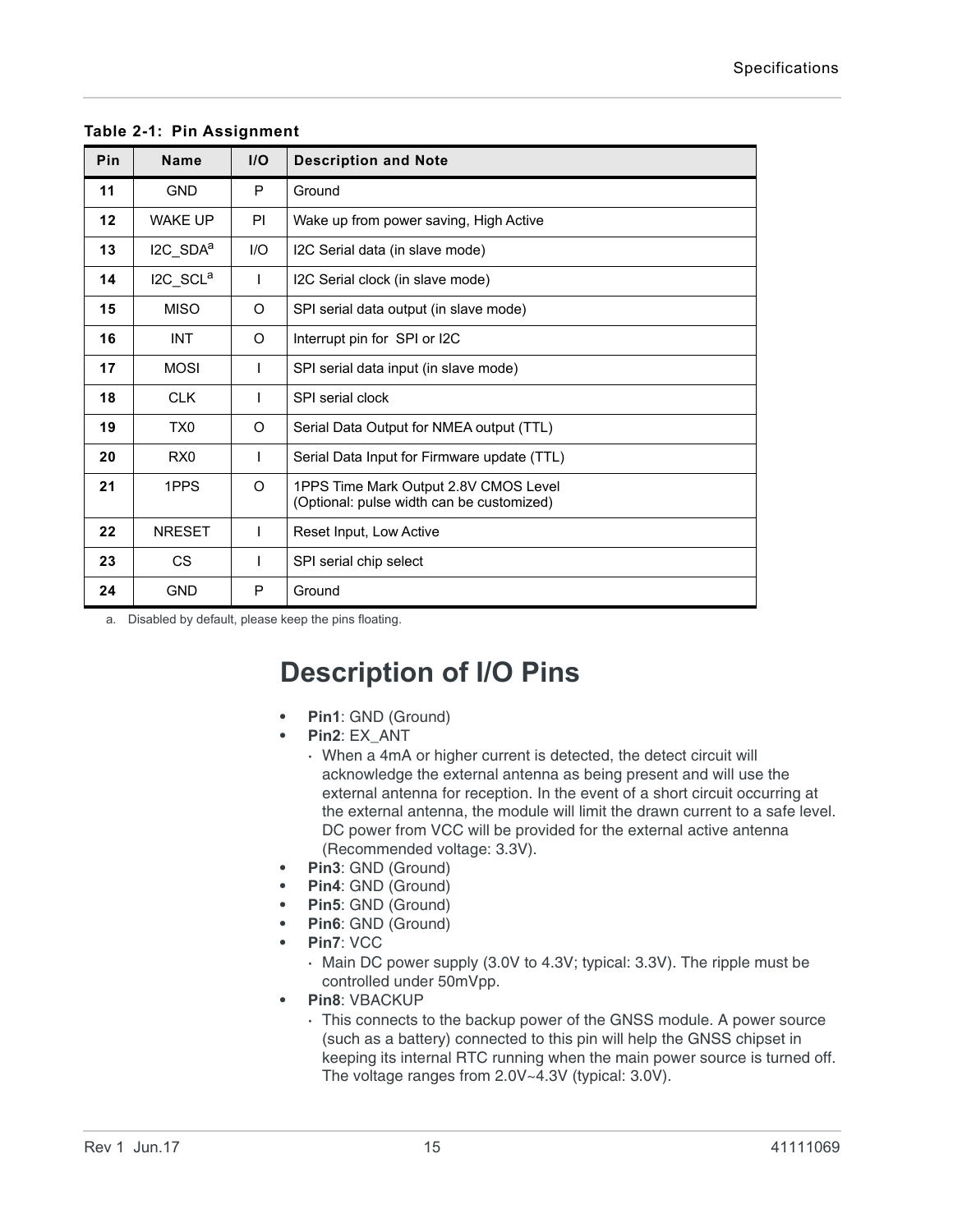- **·** If VBACKUP power is not reserved, the GNSS module will perform a lengthy cold start each time whenever it is powered on, as previous satellite information is not retained and needs to be re-transmitted.
- **·** If not used, keeps this pin floating.
- **• Pin9**: GND (Ground)
- **• Pin10**: GND (Ground)
- **• Pin11**: GND (Ground)
- **• Pin12**: WAKE UP.
	- **·** Active on High will wake up the module from backup (power-saving) mode.

#### **Table 2-2: WAKE UP**

| Symbol | Min(V) | Typ(V) | Max(V) |
|--------|--------|--------|--------|
| Low    | --     |        | --     |
| High   | 1.2    | 2.8    | 3.4    |

The command is recommended with the PMTK225 command for power saving. Please refer to our "PMTK Command List".

- **Pin13**:  ${}^{12}C$ \_SDA<sup>1</sup> ( ${}^{12}C$ ; outputs GPS information/RTCM\_TX)
- **Pin[1](#page-15-0)4:**  $I^2C$  SCL<sup>1</sup> (RTCM\_RX)
	- **·** This pin can be modified through firmware customization.
	- $\cdot$  The *default* of this pin is defined to  $I^2C$  SCL<sup>[1](#page-15-0)</sup>. It will receive the clock for  $I^2C$ application.
	- **·** If the pin is customized to RTCM, it will receive DGPS/RTCM (TTL level).
	- **·** If not used, keep this pin floating.
- **• Pin15**: MISO (SPI; outputs GPS information)
- **• Pin16**: INT
	- **·** This is the interrupt sync. It is used to determine whether NMEA is stored in  $SPI/I<sup>2</sup>C$  buffer.
	- $\cdot$  If NMEA data is ready and stored in SPI/  $1^2C^1$  $1^2C^1$  buffer, the pin will pull low.
	- **·** After entire NMEA packet of one second is read, the pin will pull high.
- **• Pin17**: MOSI (SPI; to receive commands from system)
- **Pin18: CLK (SPI; to receive clock time from system)**
- **• Pin19**: TX0 (UART 0 transmitter; outputs GPS information for application)
- **Pin20**: RX0 (UART 0 receiver; to receive commands from system)
- **• Pin21**: 1PPS
	- **·** This pin provides one pulse-per-second signal output. If not used, keeps this pin floating.
- **• Pin22**: NRESET
	- **· Active** on Low for the module to reset. If not used, keep this pin floating.

#### **Table 2-3: NRESET**

| <b>NRESET</b><br>Level | Min(V) | Typ(V) | Max(V) |
|------------------------|--------|--------|--------|
| Low                    |        |        | 1.5    |
| High                   | 2      | 2.8    | 3.3    |

<span id="page-15-0"></span>1. Disabled by default, please keep the pins floating.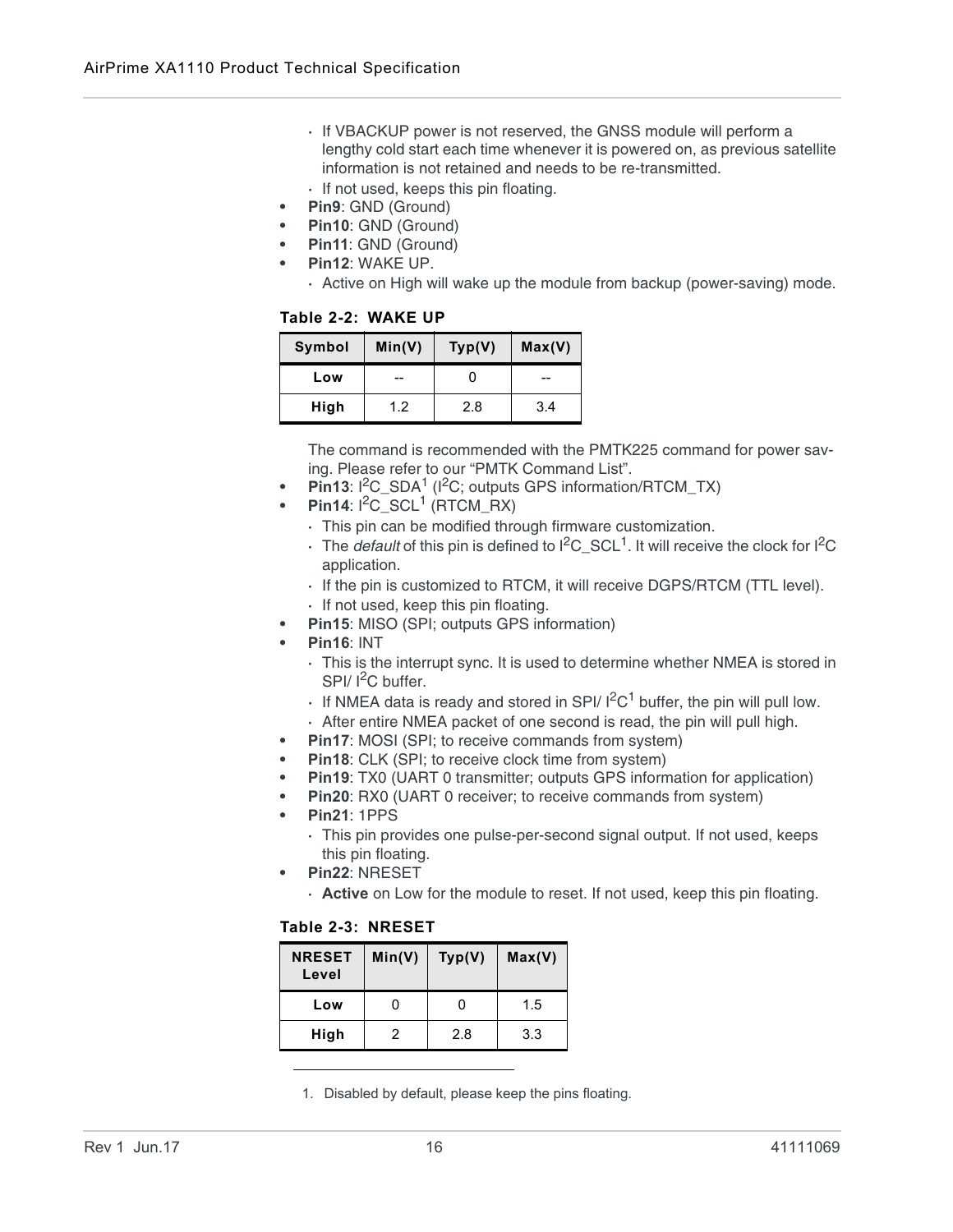- **• Pin23**: CS (SPI; to select chip for system) **·** Active on Low to enable SPI
- **• Pin24**: GND (Ground)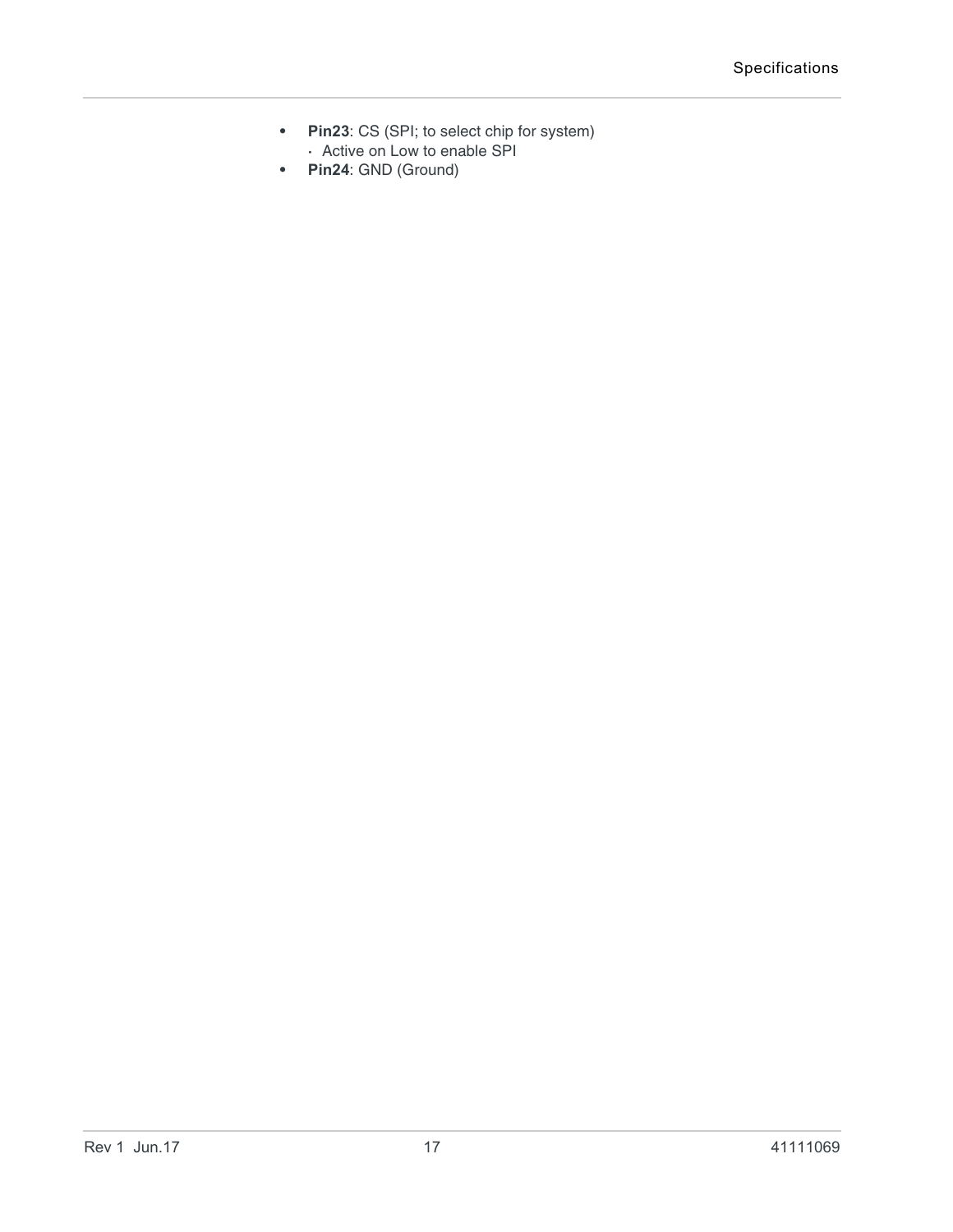## <span id="page-17-0"></span>**Specifications**

#### **Table 2-4: Specification Data**

| <b>Description</b>                                         |                                                                                                                                                                                              |  |  |
|------------------------------------------------------------|----------------------------------------------------------------------------------------------------------------------------------------------------------------------------------------------|--|--|
| <b>GNSS Solution</b>                                       | <b>MTK MT3333ª</b>                                                                                                                                                                           |  |  |
| <b>Frequency</b>                                           | GPS L1, 1575.42MHz<br>GLONASS L1, 1598.0625~1605.375MHz                                                                                                                                      |  |  |
| <b>Sensitivity (GPS portion)</b>                           | Acquisition: -148dBm, cold start<br>Reacquisition: -163dBm, Hot start<br>Tracking: - 165dBm                                                                                                  |  |  |
| <b>SV Number GPS GLONASS</b>                               | #1~32<br>#65~96 (see Chapter 3 for details)                                                                                                                                                  |  |  |
| <b>TTFF</b><br>(GPS, No. of SVs>4, C/<br>N>40dB, PDop<1.5) | Hot start: 1 second typical<br>Warm start: 33 seconds typical<br>Cold start: 35 seconds typical, 60 seconds Max                                                                              |  |  |
| <b>Position Accuracy</b>                                   | Without aid:3m (50% CEP)<br>DGPS(SBAS(WAAS,EGNOS,MSAS, GAGAN b)):2.5m (50% CEP)                                                                                                              |  |  |
| <b>Velocity Accuracy</b>                                   | Without aid: 0.1m/s<br>DGPS(SBAS(WAAS,EGNOS,MSAS, GAGAN b)):0.05m/s                                                                                                                          |  |  |
| <b>Timing Accuracy (1PPS</b><br>Output)                    | Default: ±20ns RMS within 100ms in one pulse (pulse width/duration can be<br>customized)                                                                                                     |  |  |
| <b>Altitude</b>                                            | 10,000m maximum (Normal mode: car/pedestrian/ aviation)<br>80,000m maximum (Balloon mode)                                                                                                    |  |  |
| Velocity                                                   | Maximum 515m/s (1000 knots) <sup>c</sup>                                                                                                                                                     |  |  |
| <b>Acceleration</b>                                        | Maximum 4G                                                                                                                                                                                   |  |  |
| <b>Update Rate</b>                                         | 1Hz (default), maximum 10Hz                                                                                                                                                                  |  |  |
| <b>Baud Rate</b>                                           | 9600 bps (default)                                                                                                                                                                           |  |  |
| <b>DGPS</b>                                                | SBAS (default) [WAAS, EGNOS, MSAS, GAGAN <sup>b</sup> ]                                                                                                                                      |  |  |
| <b>Power Supply</b>                                        | VCC: 3V to 4.3V; VBACKUP: 2.0V to 4.3V                                                                                                                                                       |  |  |
| <b>Current Consumption</b><br>@ 3.3V, 1Hz Update Rate      | GPS+GLONASS                                                                                                                                                                                  |  |  |
|                                                            | Acquisition: 24mA/27mA/30mA (min / typical / max)<br>Full Power Tracking: 21mA / 23mA / 28mA (min / typical / max)<br>GLP (GNSS Low-power) Tracking: 7mA / 16mA / 32mA (min / typical / max) |  |  |
| <b>Backup Power</b><br>Consumption@ 3V                     | 15uA (TYP)                                                                                                                                                                                   |  |  |
| <b>Power Saving (Periodic)</b>                             | Backup mode: 1.2mA (TYP) <sup>d</sup><br>Standby mode: 1.5mA (TYP) <sup>d</sup>                                                                                                              |  |  |
| <b>NRESET Current @ 3.3V</b>                               | 8mA (TYP)                                                                                                                                                                                    |  |  |
| <b>Working Temperature</b>                                 | -40 °C to +85 °C                                                                                                                                                                             |  |  |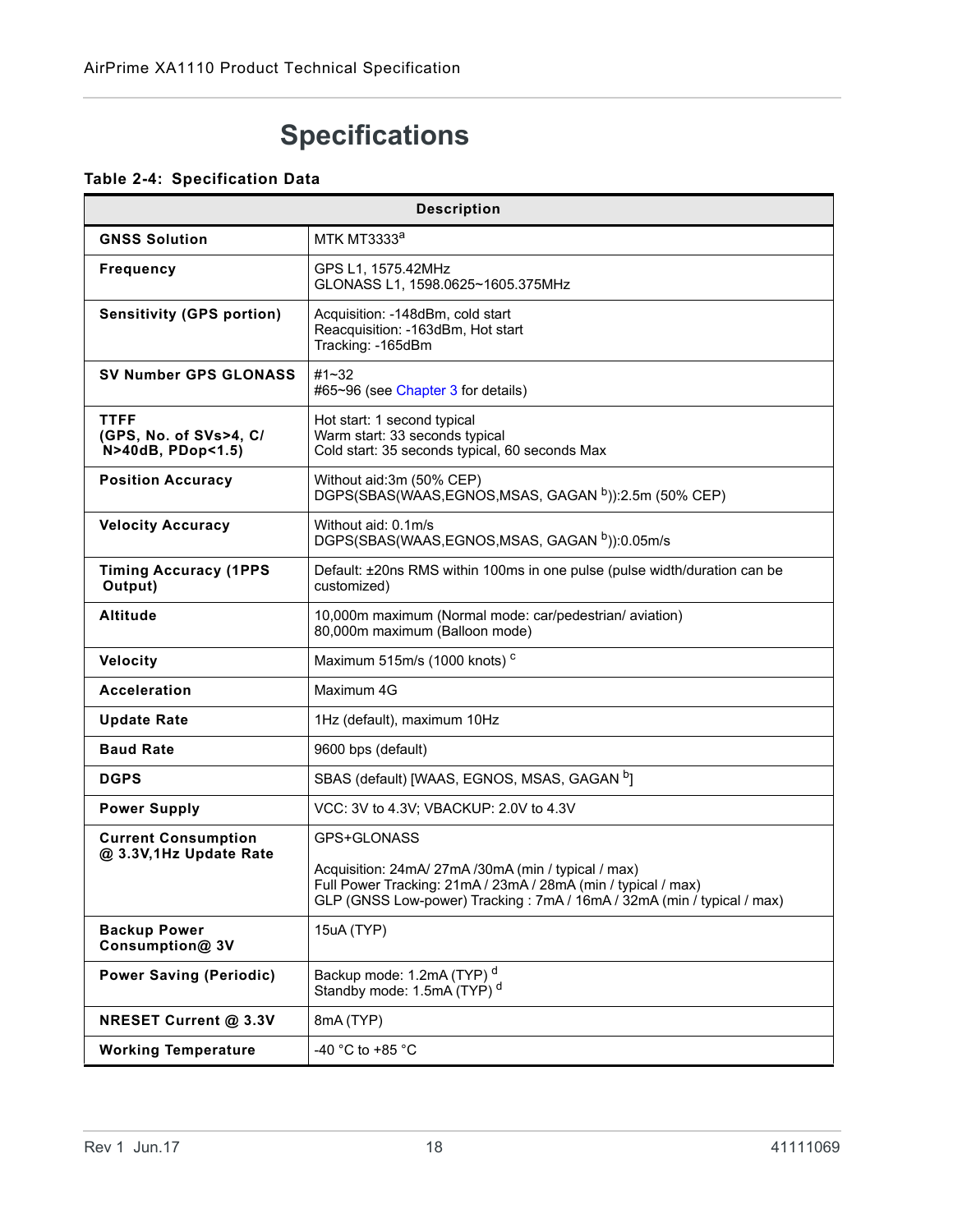#### **Table 2-4: Specification Data**

| <b>Description</b> |                         |  |
|--------------------|-------------------------|--|
| <b>Dimension</b>   | 12.5x12.5 x 6.8 mm, SMD |  |
| Weight             | 4g                      |  |

a. RTCM disabled by default on XA1110

<span id="page-18-2"></span>b. GAGAN will be supported

c. The number was simulated from lab test

<span id="page-18-3"></span>d. Please refer to PMTK 161 / 225

### <span id="page-18-0"></span>**Absolute Maximum Ranges**

The maximum power supply voltage is 4.3.

#### **Table 2-5: Maximum Ranges**

|                               | Symbol         | Min. | Typ. | Max. | Unit |
|-------------------------------|----------------|------|------|------|------|
| <b>Power Supply Voltage</b>   | <b>VCC</b>     | 3.0  | 3.3  | 4.3  |      |
| <b>Backup Battery Voltage</b> | <b>VBACKUP</b> | 2.0  | 3.0  | 4.3  |      |

### <span id="page-18-1"></span>**Operating Conditions**

#### **Table 2-6: Operating Conditions**

|                                                  | <b>Condition</b> | Min. | Typ. | Max. | Unit |
|--------------------------------------------------|------------------|------|------|------|------|
| <b>Operation Supply</b><br><b>Ripple Voltage</b> |                  |      |      | 50   | mVpp |
| <b>RX0 TTL H Level</b>                           |                  | 2.0  |      | 3.3  | v    |
| <b>RX0 TTL L Level</b>                           |                  | 0    |      | 0.8  |      |
| <b>TX0 TTL H Level</b>                           |                  | 2.4  |      | 2.8  |      |
| <b>TX0 TTL L Level</b>                           |                  | 0    |      | 0.4  |      |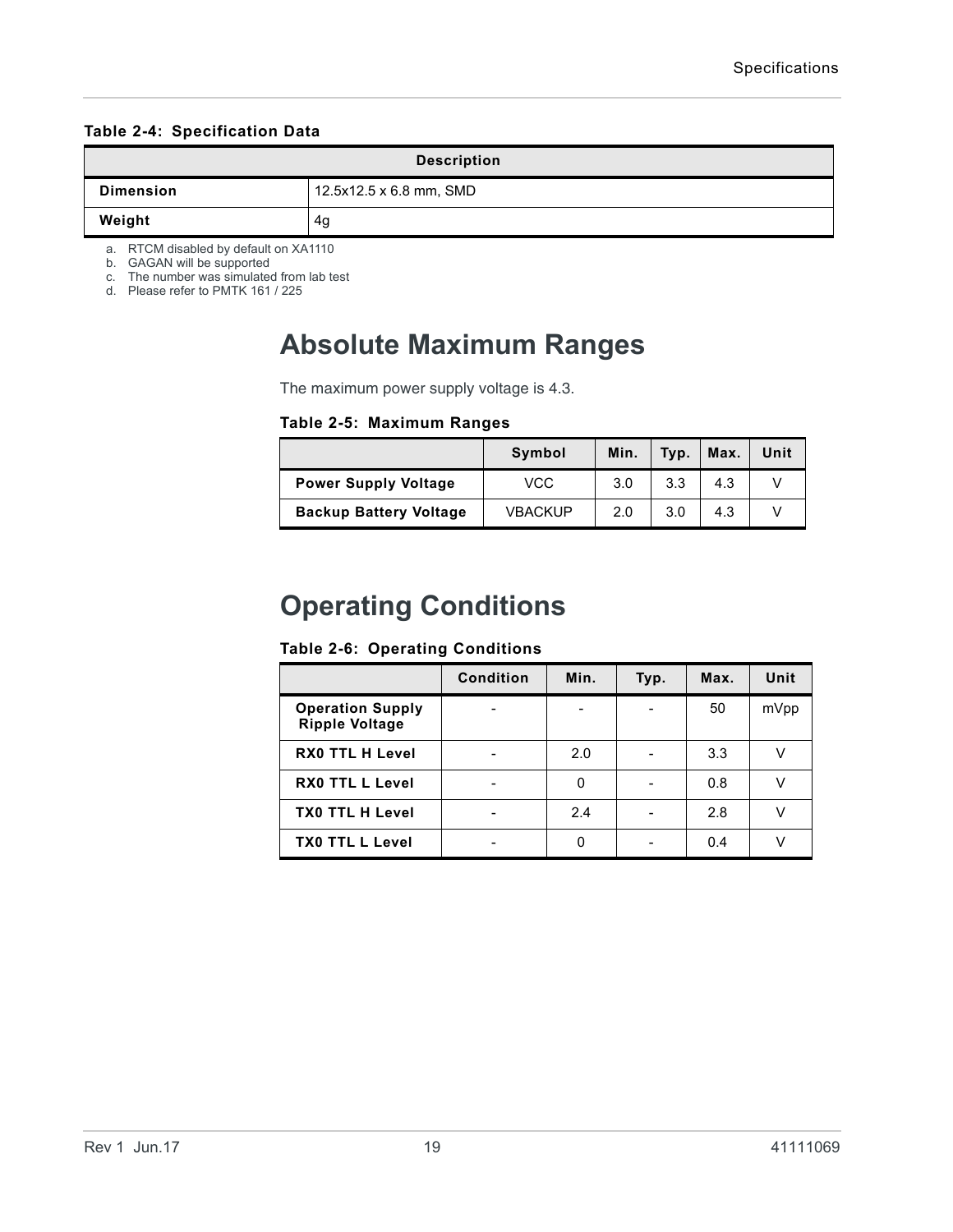## <span id="page-19-3"></span><span id="page-19-0"></span>**3: Protocols**

### <span id="page-19-1"></span>**NMEA Output Sentences**

[Table 3-1](#page-19-4) lists all NMEA output sentences specifically developed and defined by MTK for MTK's products.

<span id="page-19-4"></span>**Table 3-1: Position Fix Indicator**

| Option     | <b>Description</b>                                                                                 |
|------------|----------------------------------------------------------------------------------------------------|
| <b>GGA</b> | Time, position and fix type data.                                                                  |
| <b>GSA</b> | GNSS receiver operating mode, active satellites used in the<br>position solution and DOP values.   |
| GSV        | The number of GPS satellites in view, satellite ID numbers,<br>elevation, azimuth, and SNR values. |
| <b>RMC</b> | Time, date, position, course and speed data.<br>The recommended minimum navigation information.    |
| VTG        | Course and speed information relative to the ground.                                               |

[Table 3-2](#page-19-5) lists NMEA output sentences used in GPS system and GLONASS system

<span id="page-19-5"></span>

|  | Table 3-2: NMEA Output Sentence for GPS and GNSS |  |  |  |
|--|--------------------------------------------------|--|--|--|
|--|--------------------------------------------------|--|--|--|

| <b>System</b>                | GGA          | GSA                          | GSV                                | <b>RMC</b>   | VTG          |
|------------------------------|--------------|------------------------------|------------------------------------|--------------|--------------|
| <b>GPS</b>                   | <b>GPGGA</b> | <b>GPGSA</b>                 | <b>GPGSV</b>                       | <b>GPRMC</b> | <b>GPVTG</b> |
| <b>GNSS</b><br>(GPS+GLONASS) | GNGGA        | <b>GPGSA</b><br><b>GLGSA</b> | <b>GPGSV</b><br>GLGSV <sup>a</sup> | <b>GNRMC</b> | <b>GNVTG</b> |

a. In Talker ID, GP is a short term of "GPS"; GL is "GLONASS" and GN is "GPS +GLONASS"

### <span id="page-19-2"></span>**GGA—Time, Position and Related Data of Navigation Fix**

[Table 3-3](#page-19-6) explains the NMEA sentence below:

\$GNGGA, 064951.000, 2307.1256, N, 12016.4438, E, 1, 8, 0.95, 39.9, M, 17.8, M, \*65

<span id="page-19-6"></span>**Table 3-3: GGA Data Format**

| <b>Name</b>     | <b>Example</b> | <b>Units</b> | <b>Description</b>  |
|-----------------|----------------|--------------|---------------------|
| Message ID      | \$GNGGA        |              | GGA protocol header |
| <b>UTC Time</b> | 064951.00<br>O |              | hhmmss.sss          |
| Latitude        | 2307.1256      |              | ddmm.mmmm           |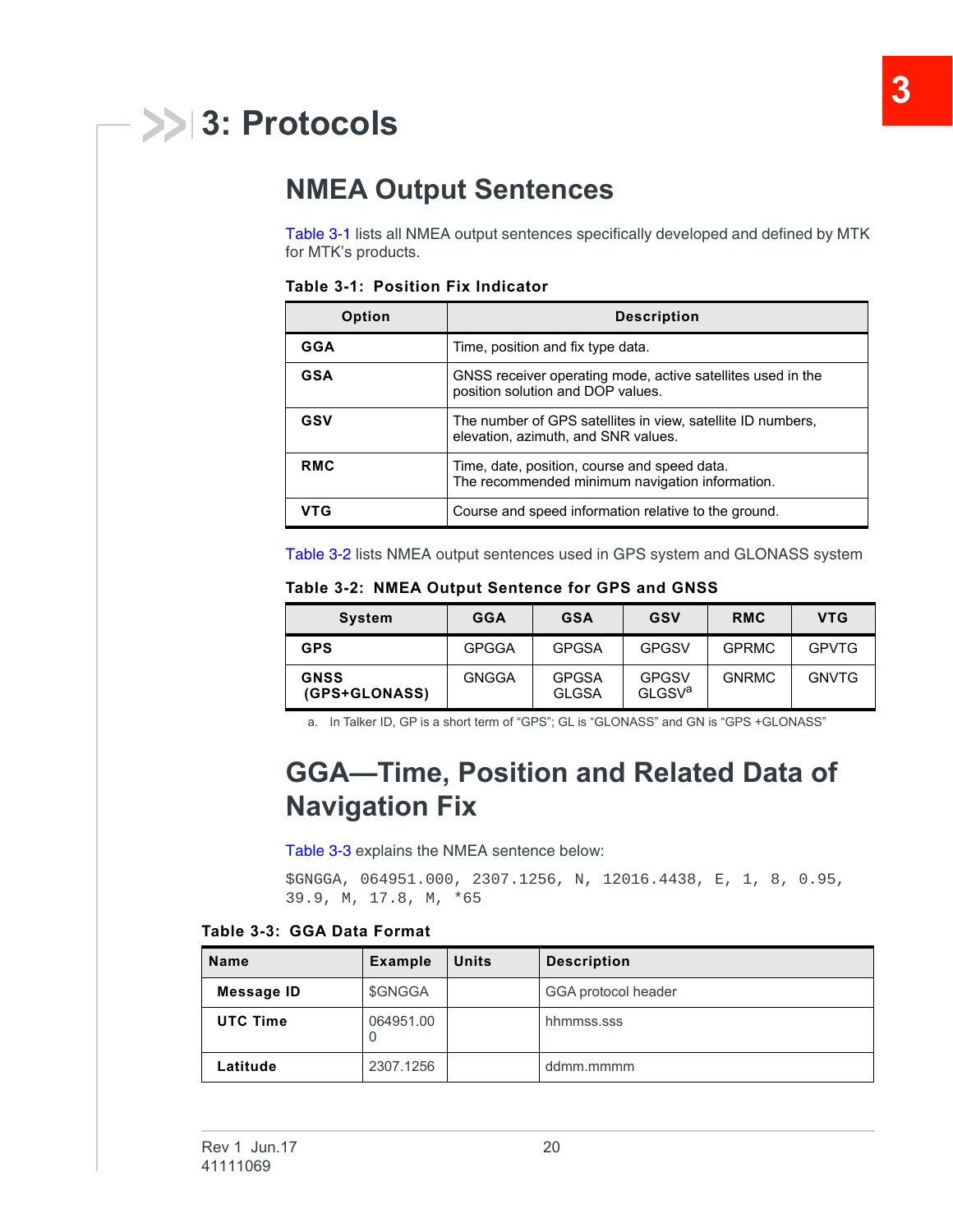| <b>Name</b>                      | <b>Example</b> | <b>Units</b> | <b>Description</b>                          |
|----------------------------------|----------------|--------------|---------------------------------------------|
| N/S Indicator                    | N              |              | N North or S South                          |
| Longitude                        | 12016.444<br>8 |              | dddmm.mmmm                                  |
| <b>E/W Indicator</b>             | F              |              | F Fast or W West                            |
| <b>Position Fix</b><br>Indicator | 1              |              | See Table 3-4                               |
| <b>Satellites Used</b>           | 8              |              |                                             |
| <b>HDOP</b>                      | 0.95           |              | <b>Horizontal Dilution of Precision</b>     |
| <b>MSL Altitude</b>              | 39.9           | meters       | Antenna Altitude above/below mean-sea-level |
| <b>Units</b>                     | M              | meters       | Units of antenna altitude                   |
| <b>Geoidal Separation</b>        | 17.8           | meters       |                                             |
| <b>Units</b>                     | M              | meters       | Units of geoids separation                  |
| Age of Diff. Corr.               |                | second       | Null fields when DGPS is not used           |
| Checksum                         | $*65$          |              |                                             |
| $<$ CR $>$ $<$ LF $>$            |                |              | End of message termination                  |

**Table 3-3: GGA Data Format**

<span id="page-20-0"></span>**Table 3-4: Position Fix Indicator**

| Value | <b>Description</b>   |
|-------|----------------------|
|       | Fix not available    |
|       | <b>GPS Fix</b>       |
|       | Differential GPS Fix |

*Note: when inputting the command \$PMTK353,0,1,0,0,0\*2A, \$GNGGA will change to \$GLGGA (For GLONASS). When inputting the command \$PMTK353,1,0,0,0,0\*2A, \$GNGGA will change to \$GPGGA (For GPS).*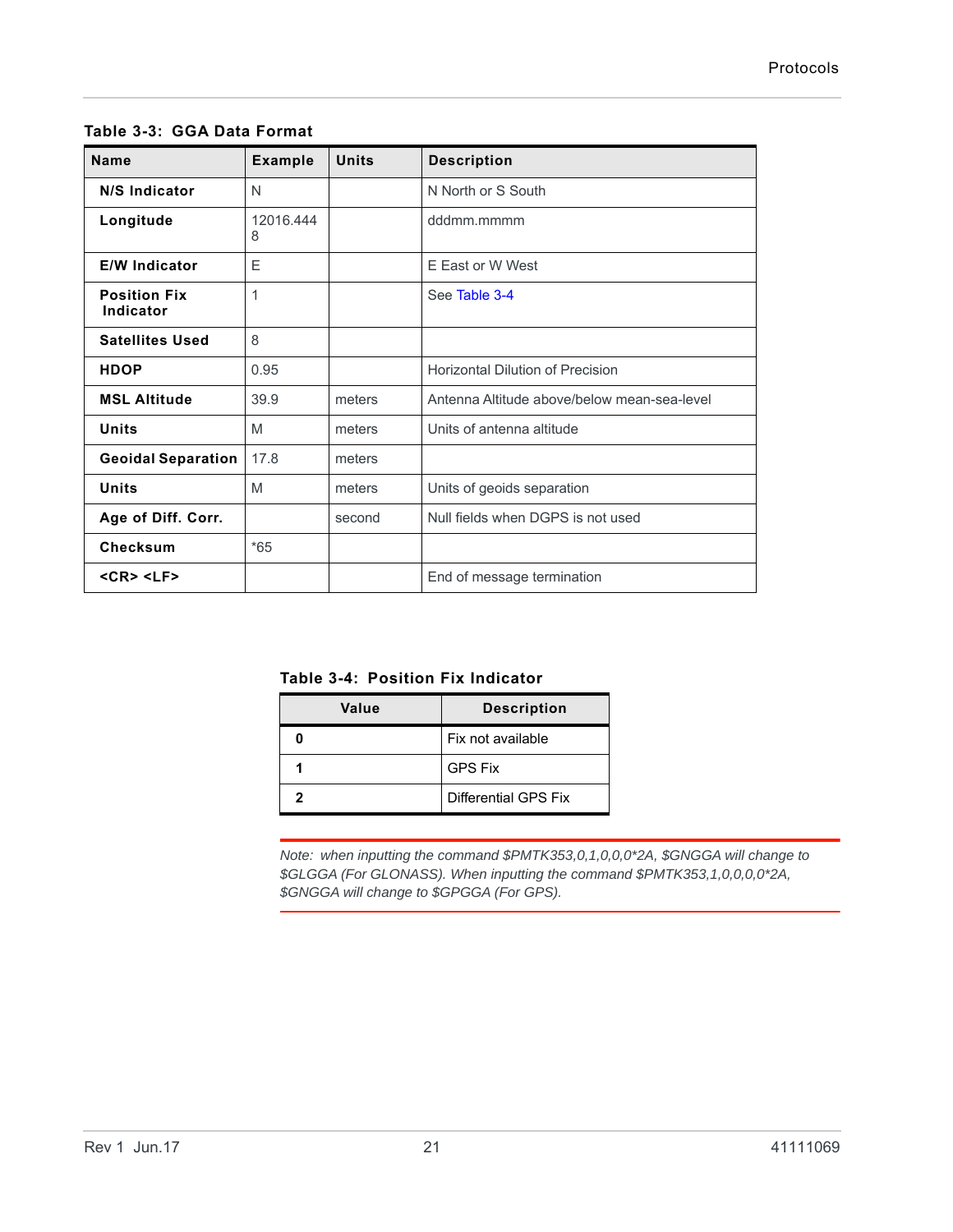### <span id="page-21-0"></span>**GSA—GNSS DOP and Active Satellites, Including GPS(GPGSA) and GLONASS(GLGSA)**

[Table 3-5](#page-21-1) explains the example NMEA sentence below:

GPS satellite system:

\$GPGSA,A,3,29,21,26,15,18,09,06,10,,,,,2.32,0.95,2.11\*00

GPS+GLONASS satellite system:

\$GPGSA,A,3,08,28,20,04,32,17,11,,,,,,1.00,0.63,0.77\*1B (GPS satellite) \$GLGSA,A,3,77,76,86,78,65,88,87,71,72,,,,1.00,0.63,0.77\*17 (GLONASS satellite)

<span id="page-21-1"></span>**Table 3-5: GGA Data Format**

| <b>Name</b>                 | <b>Example</b>      | <b>Units</b> | <b>Description</b>                      |
|-----------------------------|---------------------|--------------|-----------------------------------------|
| <b>Message ID</b>           | \$GPGSA, or \$GLGSA |              | GSA protocol header                     |
| Mode 1                      | A                   |              | See Table 3-6                           |
| Mode 2                      | 3                   |              | See Table 3-7                           |
| Satellite Used <sup>a</sup> | 8                   |              | SV on Channel 1                         |
| <b>Satellite Used</b>       | 28                  |              | SV on Channel 2                         |
|                             | $\cdots$            | $\cdots$     | $\cdots$                                |
| <b>Satellite Used</b>       |                     |              | SV on Channel 12                        |
| <b>PDOP</b>                 | 1                   |              | Position Dilution of Precision          |
| <b>HDOP</b>                 | 0.63                |              | <b>Horizontal Dilution of Precision</b> |
| <b>VDOP</b>                 | 0.77                |              | <b>Vertical Dilution of Precision</b>   |
| <b>Checksum</b>             | $*1B$               |              |                                         |
| $<$ CR $>$ $<$ LF $>$       |                     |              | End of message termination              |

a. GPS SV No. #01~#32

GLONASS SV No. #65~#96

#### <span id="page-21-2"></span>**Table 3-6: Mode 1**

| Value | <b>Description</b>                                          |
|-------|-------------------------------------------------------------|
| М     | Manual-forced to operate in 2D or 3D mode                   |
|       | 2D Automatic—allowing to switch to 2D/3D mode automatically |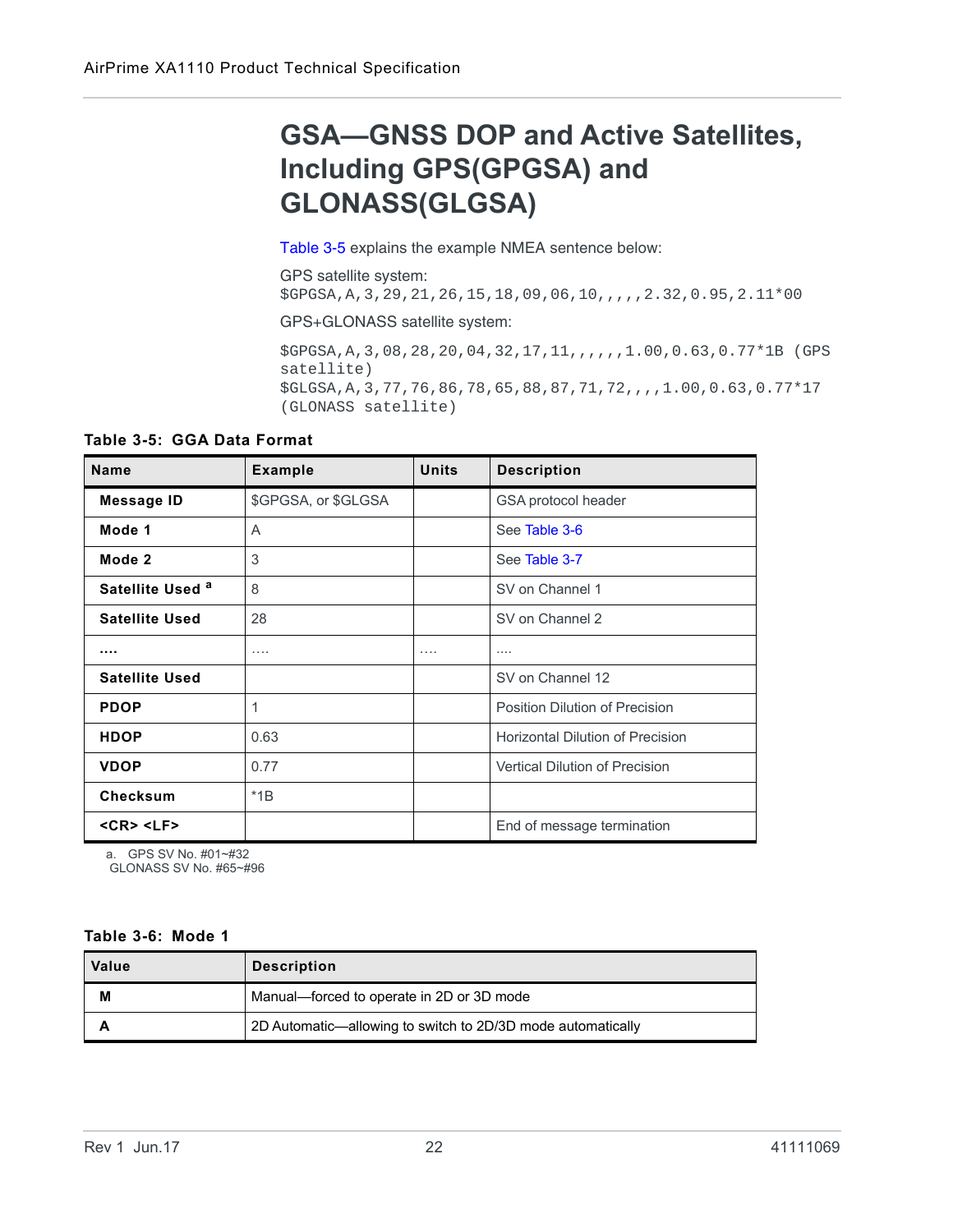<span id="page-22-1"></span>**Table 3-7: Mode 2**

| Value | <b>Description</b>      |
|-------|-------------------------|
|       | Fix not available       |
|       | 2D (<4 SVs used)        |
|       | $3D$ ( $>=$ 4 SVs used) |

### <span id="page-22-0"></span>**GSV— Satellites in View, Including GPS(GPGSV) and GLONASS(GLGSV)**

[Table 3-8](#page-22-2) explains the example NMEA sentences below:

\$GPGSV,4,1,14,28,75,321,44,42,54,137,39,20,53,080,44,17,40,3 30,44\*77

\$GPGSV,4,2,14,04,33,253,43,32,28,055,41,08,26,212,40,11,14,0 55,33\*7F

\$GPGSV,4,3,14,10,12,198,,07,06,179,38,23,04,125,44,27,02,314 ,\*7E

\$GPGSV,4,4,14,193,,,42,01,,,36\*45

<span id="page-22-2"></span>

| Table 3-8: GPGSV Data Format |  |  |  |
|------------------------------|--|--|--|
|------------------------------|--|--|--|

| <b>Name</b>                  | <b>Example</b> | <b>Units</b> | <b>Description</b>                                                                                  |
|------------------------------|----------------|--------------|-----------------------------------------------------------------------------------------------------|
| Message ID                   | \$GPGSV        |              | GSV protocol header                                                                                 |
| Number of<br><b>Messages</b> | 4              |              | (Depending on the number of satellites tracked,<br>multiple messages of GSV data may be required) a |
| <b>Message Number</b>        | 1              |              |                                                                                                     |
| <b>Satellites in View</b>    | 14             |              |                                                                                                     |
| Satellite ID                 | 28             |              | Channel 1 (Range 1 to 32)                                                                           |
| <b>Elevation</b>             | 75             | degrees      | Channel 1 (Maximum 90)                                                                              |
| Azimuth                      | 321            | degrees      | Channel 1 (True, Range 0 to 359)                                                                    |
| SNR (C/No)                   | 44             | $dB-Hz$      | Range 0 to 99, (null when not tracking)                                                             |
| .                            | $\cdots$       | $\cdots$     | $\cdots$                                                                                            |
| Satellite ID                 | 17             |              | Channel 4 (Range 1 to 32)                                                                           |
| <b>Elevation</b>             | 40             | degrees      | Channel 4 (Maximum 90)                                                                              |
| Azimuth                      | 330            | degrees      | Channel 4 (True, Range 0 to 359)                                                                    |
| SNR (C/No)                   | 44             | $dB-Hz$      | Range 0 to 99, (null when not tracking)                                                             |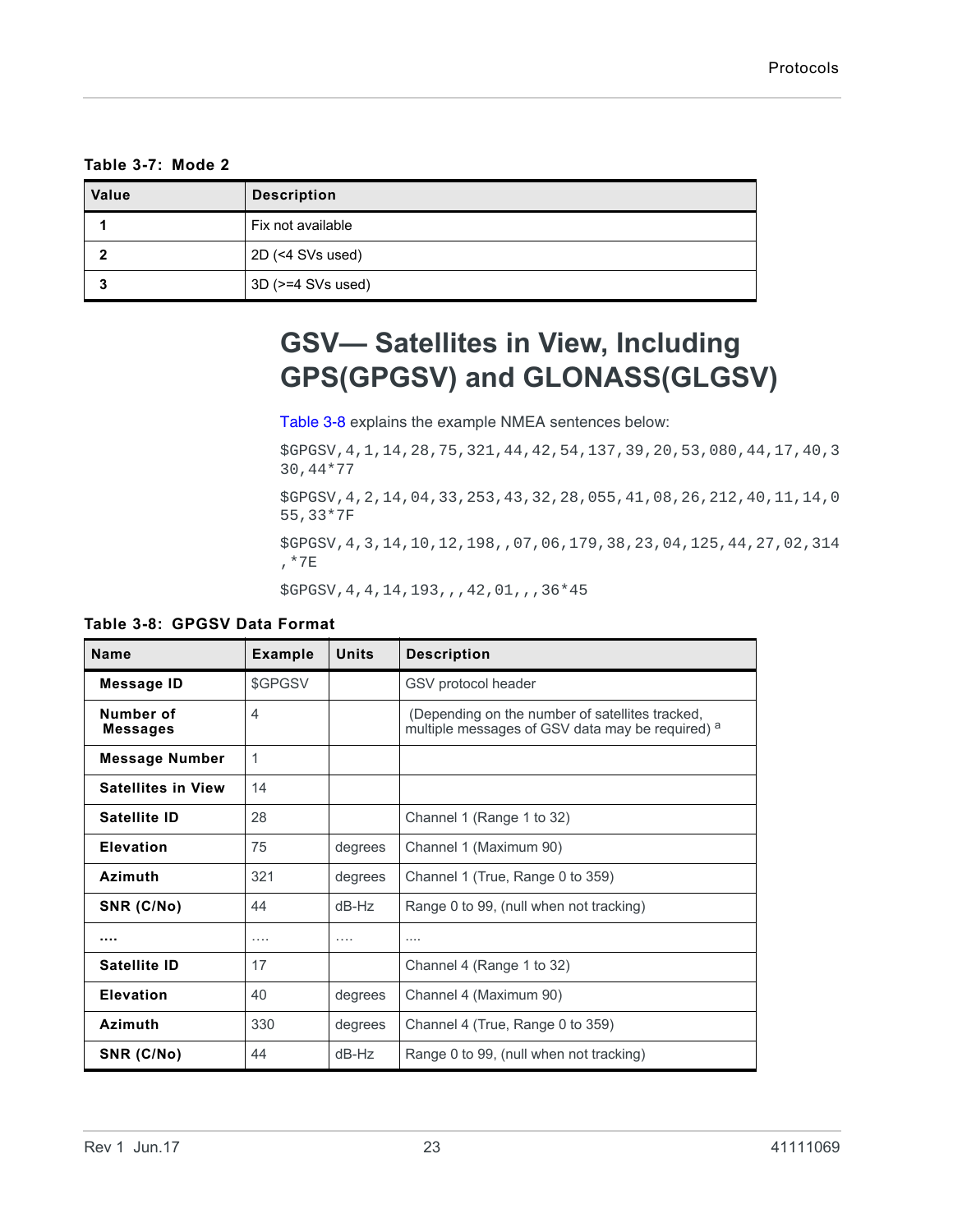#### **Table 3-8: GPGSV Data Format**

| <b>Name</b>           | <b>Example</b> | <b>Units</b> | <b>Description</b>         |
|-----------------------|----------------|--------------|----------------------------|
| Checksum              | *77            |              |                            |
| $<$ CR $>$ $<$ LF $>$ |                |              | End of message termination |

a. One GSV sentence can only receive up to 4 SVs

[Table 3-9](#page-23-0) explains the example NMEA sentences below:

\$GLGSV,4,1,15,72,45,084,40,77,39,246,44,87,36,014,44,65,33,1 57,36\*62

\$GLGSV,4,2,15,78,26,306,41,88,23,315,42,76,15,192,38,86,13,0 67,38\*64

\$GLGSV,4,3,15,71,12,035,38\*54

#### <span id="page-23-0"></span>**Table 3-9: GLGSV Data Format**

| <b>Name</b>                  | <b>Example</b> | <b>Units</b>         | <b>Description</b>                                                                                             |
|------------------------------|----------------|----------------------|----------------------------------------------------------------------------------------------------------------|
| <b>Message ID</b>            | \$GLGSV        |                      | GSV protocol header                                                                                            |
| Number of<br><b>Messages</b> | $\overline{4}$ |                      | (Depending on the number of satellites tracked,<br>multiple messages of GSV data may be required) <sup>a</sup> |
| <b>Message Number</b>        | 1              |                      |                                                                                                                |
| <b>Satellites in View</b>    | 15             |                      |                                                                                                                |
| <b>Satellite ID</b>          | 72             |                      | Channel 1 (Range 1 to 32)                                                                                      |
| <b>Elevation</b>             | 45             | degrees              | Channel 1 (Maximum 90)                                                                                         |
| Azimuth                      | 84             | degrees              | Channel 1 (True, Range 0 to 359)                                                                               |
| SNR (C/No)                   | 40             | $dB-Hz$              | Range 0 to 99,<br>(null when not tracking)                                                                     |
|                              | .              | $\sim$ $\sim$ $\sim$ | $\cdots$                                                                                                       |
| Satellite ID                 | 44             |                      | Channel 4 (Range 1 to 32)                                                                                      |
| Elevation                    | 65             | degrees              | Channel 4 (Maximum 90)                                                                                         |
| <b>Azimuth</b>               | 157            | degrees              | Channel 4 (True, Range 0 to 359)                                                                               |
| SNR (C/No)                   | 36             | $dB-Hz$              | Range 0 to 99, (null when not tracking)                                                                        |
| Checksum                     | $*62$          |                      |                                                                                                                |
| $<$ CR $>$ $<$ LF $>$        |                |                      | End of message termination                                                                                     |

a. One GSV sentence can only receive up to 4 SVs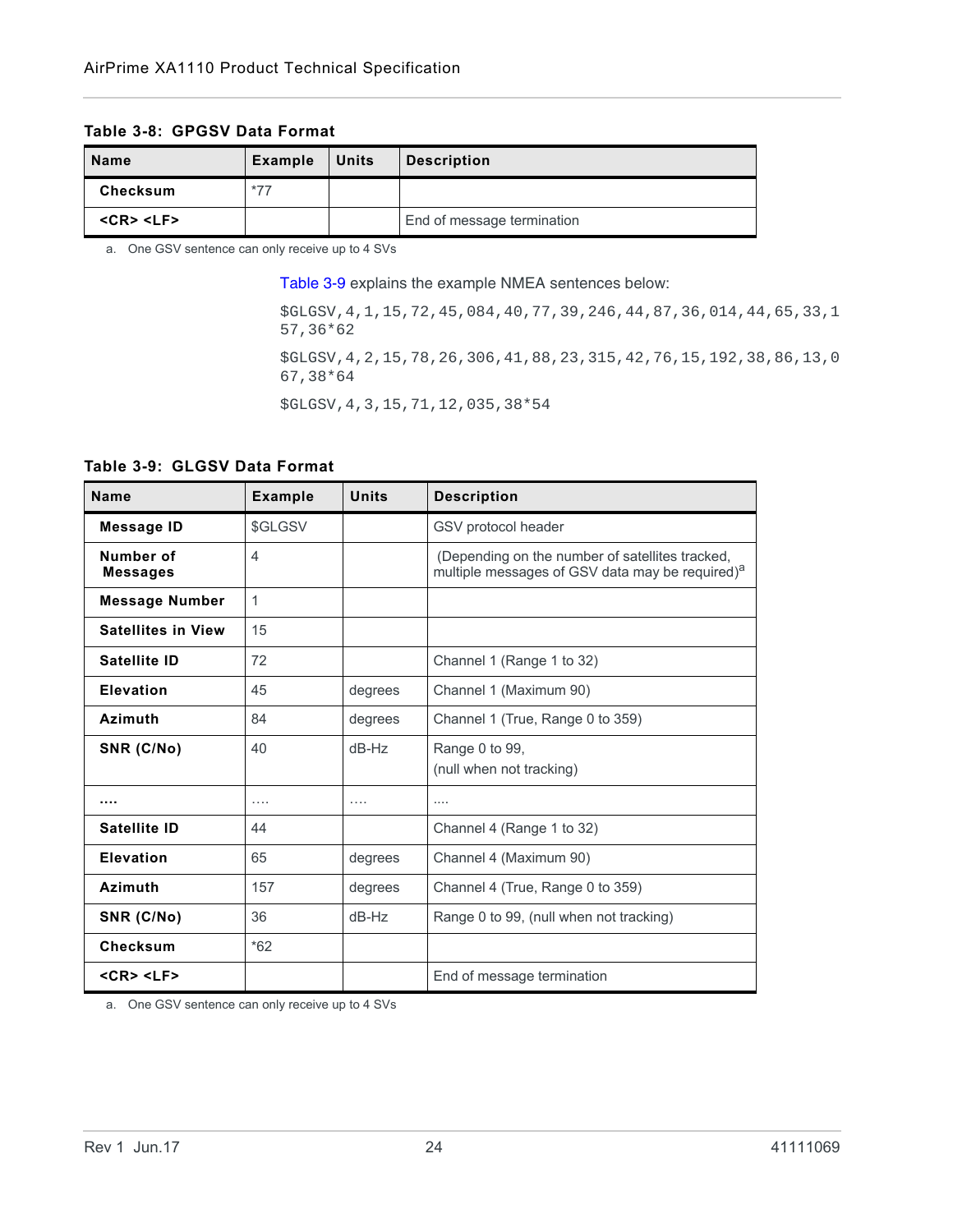### <span id="page-24-0"></span>**RMC—Recommended Minimum Navigation Information**

[Table 3-10](#page-24-1) explains the example NMEA sentence below:

\$GNRMC,064951.000,A,2307.1256,N,12016.4438,E,0.03,165.48,260 406,3.05,W,A\*2C

<span id="page-24-1"></span>**Table 3-10: RMC Data Format**

| <b>Name</b>                  | <b>Example</b> | <b>Units</b> | <b>Description</b>                                              |
|------------------------------|----------------|--------------|-----------------------------------------------------------------|
| <b>Message ID</b>            | \$GNRMC        |              | RMC protocol header                                             |
| <b>UTC Time</b>              | 064951.000     |              | hhmmss.sss                                                      |
| <b>Status</b>                | A              |              | A: data valid<br>V: data not valid                              |
| Latitude                     | 2307.1256      |              | ddmm.mmmm                                                       |
| N/S Indicator                | N              |              | N: North<br>S: South                                            |
| Longitude                    | 12016.44       |              | dddmm.mmmm                                                      |
| <b>E/W Indicator</b>         | E              |              | E: East<br>W: West                                              |
| <b>Speed over</b><br>Ground  | 0.03           | Knots/hr     |                                                                 |
| <b>Course over</b><br>Ground | 165.48         | degrees      | <b>TRUE</b>                                                     |
| <b>Date</b>                  | 260406         |              | ddmmyy                                                          |
| <b>Magnetic Variation</b>    | 3.05, W        | degrees      | E: East<br>W: West<br>(By Customization)                        |
| <b>Mode</b>                  | A              |              | A: Autonomous mode<br>D: Differential mode<br>E: Estimated mode |
| <b>Checksum</b>              | $*2C$          |              |                                                                 |
| $<$ CR $>$ $<$ LF $>$        |                |              | End of message termination                                      |
| <b>Message ID</b>            | \$GNRMC        |              | RMC protocol header                                             |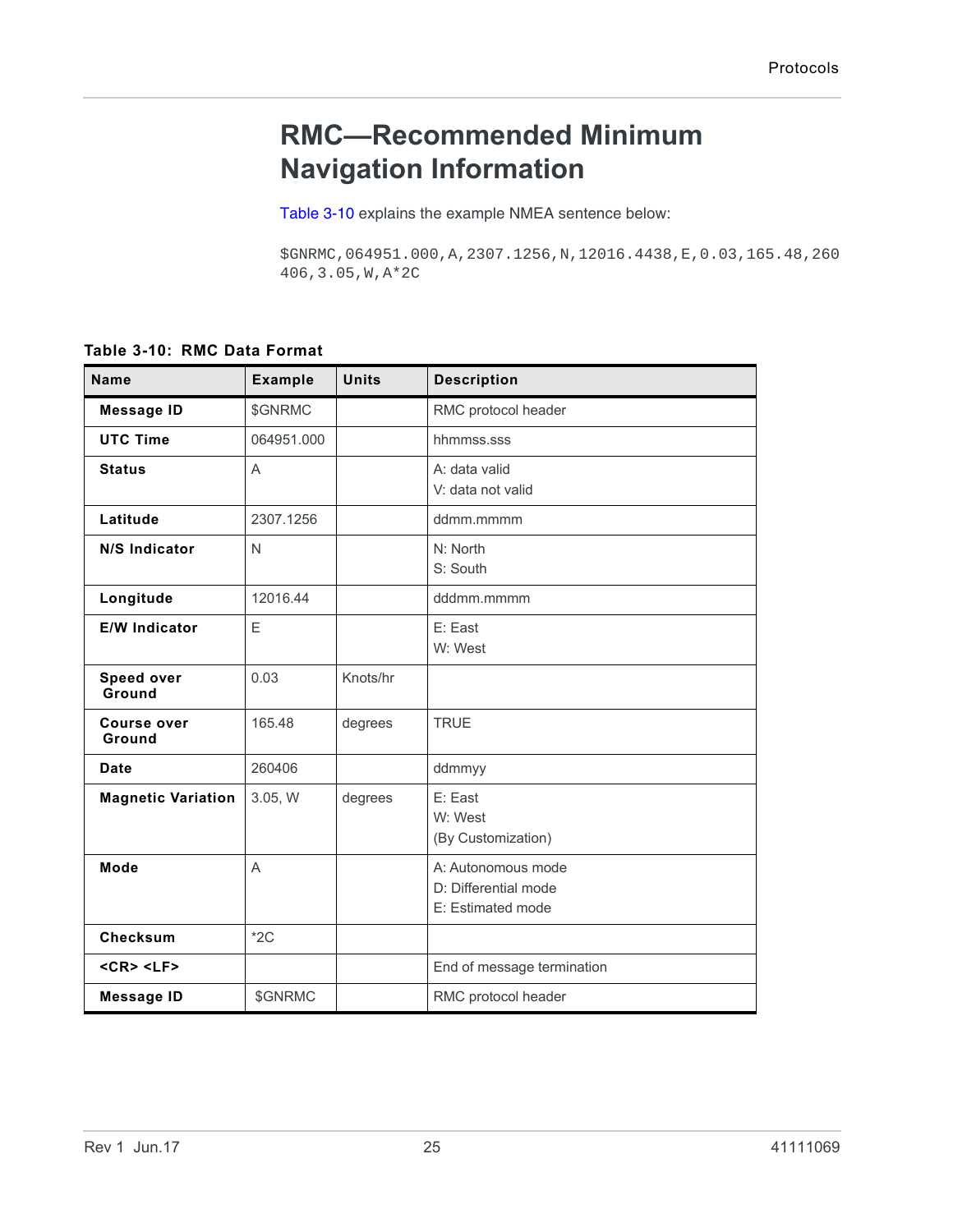*Note: when inputting the commend \$PMTK353,0,1,0,0,0\*2A , \$GNRMC will change to \$GLRMC (for GLONASS). When inputting the commend \$PMTK353,1,0,0,0,0\*2A : \$GNRMC will change to \$GPRMC (for GPS).* 

### <span id="page-25-0"></span>**VTG—Course and Speed Information Relating to the Ground**

[Table 3-11](#page-25-1) explains the example NMEA sentence below:

\$GNVTG,165.48,T,,M,0.03,N,0.06,K,A\*37

<span id="page-25-1"></span>**Table 3-11: VTG Data Format**

| <b>Name</b>           | <b>Example</b> | <b>Units</b> | <b>Description</b>                                              |
|-----------------------|----------------|--------------|-----------------------------------------------------------------|
| <b>Message ID</b>     | \$GNVTG        |              | VTG protocol header                                             |
| Course                | 165.48         | degrees      | Measured heading                                                |
| Reference             | т              |              | <b>TRUE</b>                                                     |
| Course                |                | degrees      | Measured heading                                                |
| <b>Reference</b>      | M              |              | <b>Magnetic Variation</b><br>(By Customization)                 |
| <b>Speed</b>          | 0.03           | Knots/hr     | Measured horizontal speed                                       |
| <b>Units</b>          | N              |              | Knots                                                           |
| <b>Speed</b>          | 0.06           | km/hr        | Measured horizontal speed                                       |
| <b>Units</b>          | K              |              | Kilometers per hour                                             |
| Mode                  | A              |              | A: Autonomous mode<br>D: Differential mode<br>E: Estimated mode |
| <b>Checksum</b>       | $*37$          |              |                                                                 |
| $<$ CR $>$ $<$ LF $>$ |                |              | End of message termination                                      |

*Note: when inputting the commend \$PMTK353,0,1,0,0,0\*2A , \$GNVTG will change to \$GLVTG(For GLONASS). When inputting the commend \$PMTK353,1,0,0,0,0\*2A : \$GNVTG will change to \$GPVTG (For GPS).*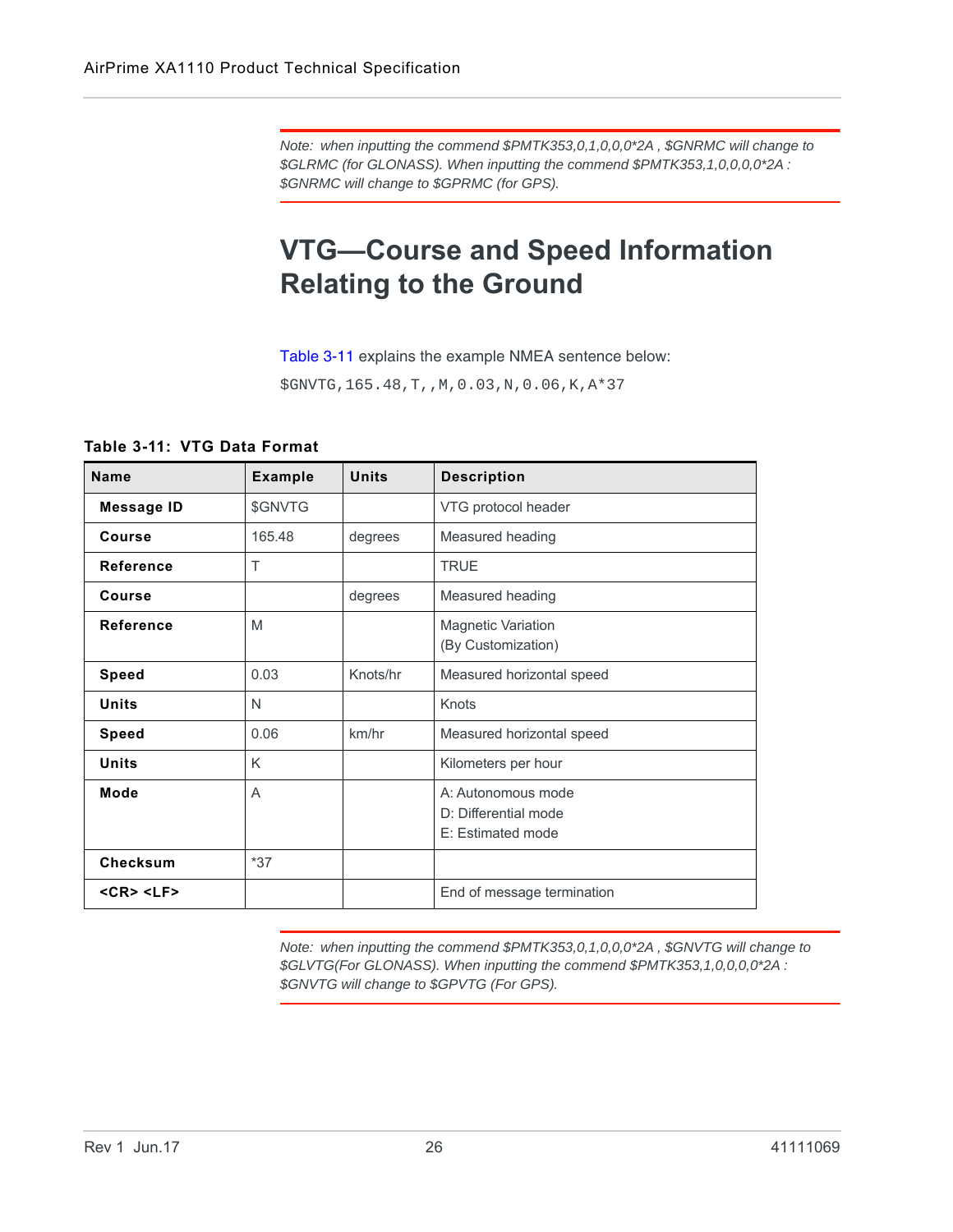### <span id="page-26-0"></span>**MTK NMEA Command Protocols**

**Packet Type**: 103 PMTK\_CMD\_COLD\_START

**Packet Meaning**: Cold Start --- Discarding the data of Time, Position, Almanacs and Ephemeris at re-start.

**Example**: \$PMTK103\*30<CR><LF>

### <span id="page-26-2"></span><span id="page-26-1"></span>**Antenna Status Protocol (Antenna Advisor)**

**Package Type**: Status of Antenna

**Table 3-12: Status of Antenna**

| Name              | <b>Example</b> | Units | <b>Description</b>     |
|-------------------|----------------|-------|------------------------|
| Message ID        | \$PGCMD        |       | <b>Protocol Header</b> |
| <b>Command ID</b> | 203            |       | <b>Function Type</b>   |

**Example**:

\$PGCMD,203<CR><LF>

Used **Patch antenna** status: PGACK,GTOP Antenna **Internal**.

Used **Active antenna** status: PGACK,GTOP Antenna **External**.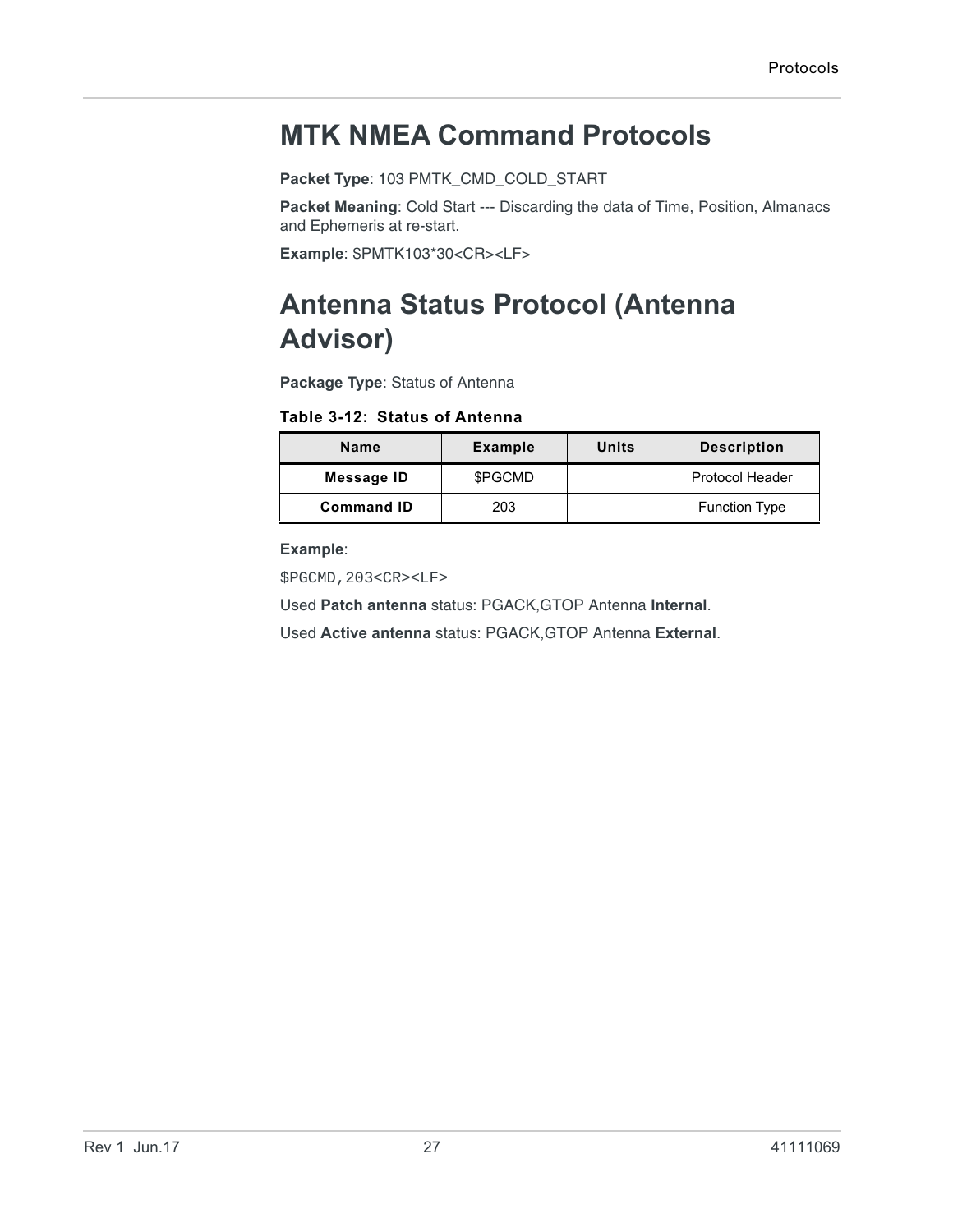## <span id="page-27-0"></span>**4: Reference Design**

## <span id="page-27-1"></span>**Reference Schematic Design for Using the RTCM/I2C/SPI**

The XA1110 provides several interfaces to process GNSS NMEA data (by specified firmware):

- **1.** UART0<sup>1</sup> + RTCM (for DGPS data)
- **2.** UART0<sup>1</sup> +  $I^2C$  (for NMEA data)
- **3.** UART0 + SPI (for NMEA data)

### <span id="page-27-2"></span>**Schematic Reference Design for the RTCM**

[Figure 4-1](#page-27-3) provides a schematic reference design for the RTCM:



<span id="page-27-3"></span>*Figure 4-1: UART + RTCM*

<span id="page-27-4"></span><sup>1.</sup> Disabled on XA1110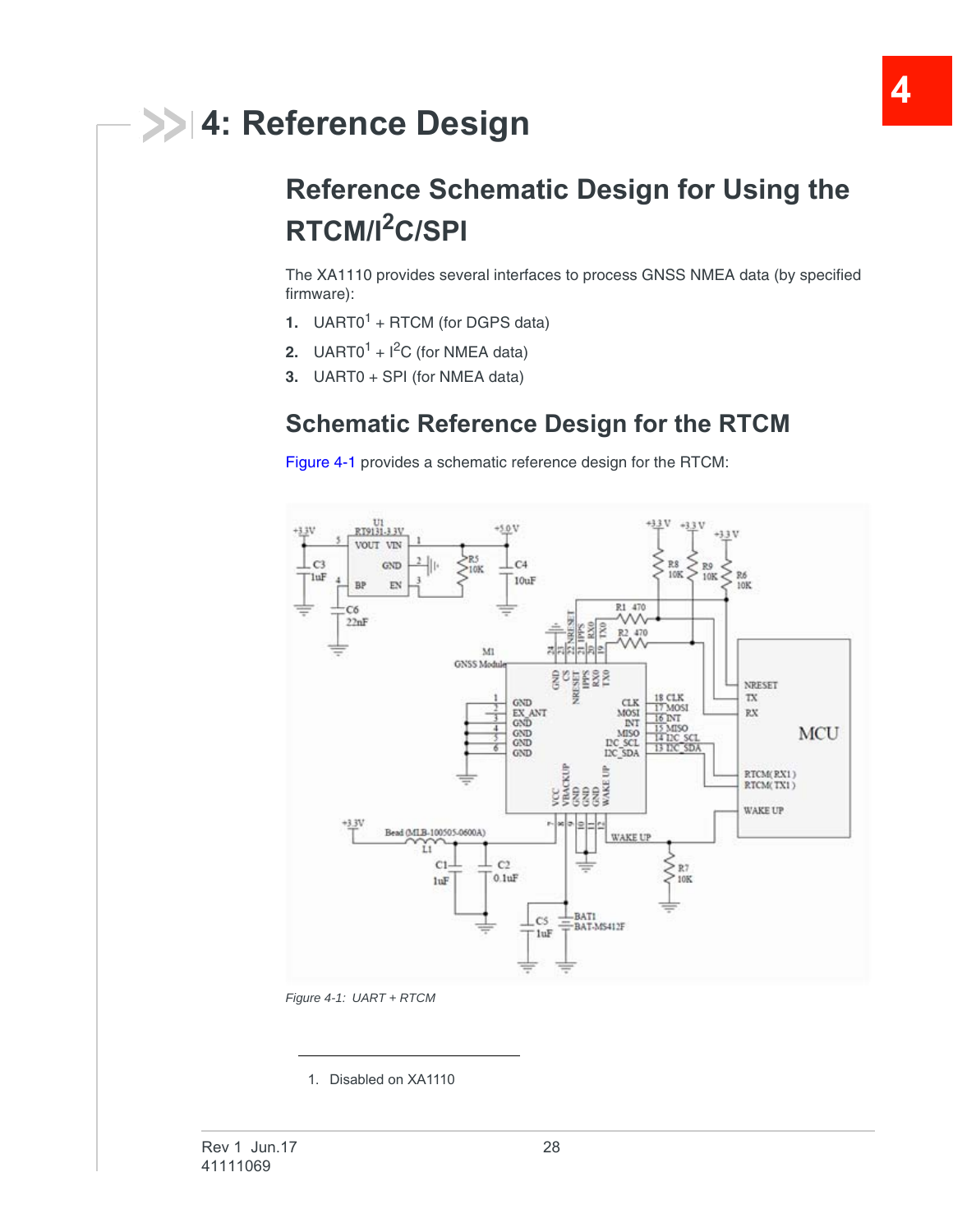#### Notes:

- **1.** Ferrite bead L1 is added for power noise reduction. Use one with an equivalent impedance (600Ω at 100MHz; IDC 200mA).
- **2.** Place C1, C2 and C5 bypass-capacitors as close as possible to the module.
- **3.** Damping resistors R1 and R2 can be modified to manage EMI for system application.
- **4.** If you need more support and information on antenna implementation, please contact Sales.

### <span id="page-28-0"></span>**Schematic Reference Design for Using I2C**



*Figure 4-2: UART +*  $PC$ 

- **1.** Ferrite bead L1 is added for power noise reduction. Use one with an equivalent impedance (600Ω at 100MHz; IDC 200mA).
- **2.** Place C1, C2 and C5 bypass-capacitors as close as possible to the module.
- **3.** Damping resistors R1 and R2 can be modified to manage EMI for system application.
- **4.** Pull high resistors, R3 and R4, can be modified based on system application for  $I^2C$ .
- **5.** The default of Pull-low resistor R7 is set at low level for WAKE UP pin to function.
- **6.** If you need more support and information on antenna implementation, please contact Sales.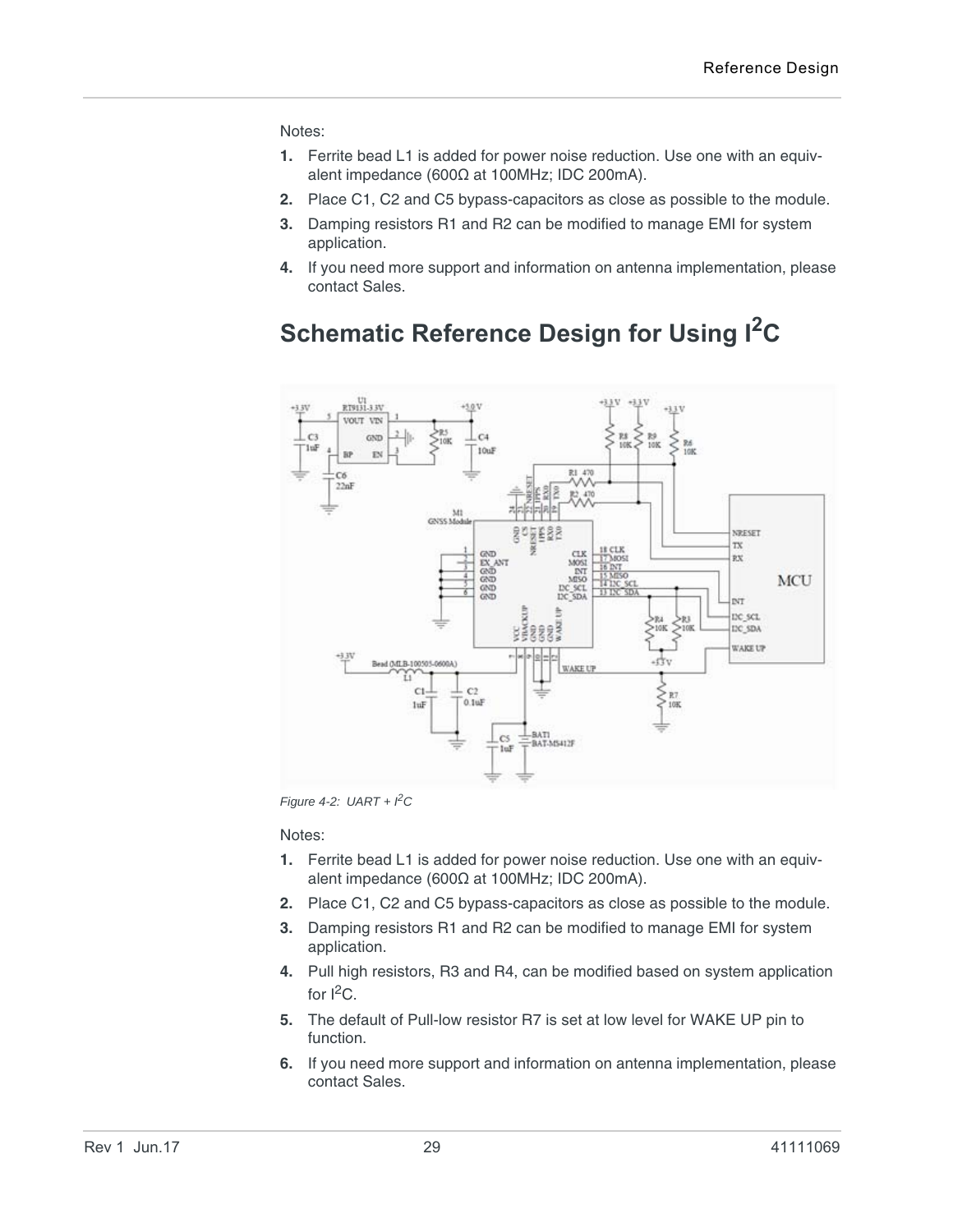

### <span id="page-29-0"></span>**Schematic Reference Design for the SPI Bus**

*Figure 4-3: UART+SPI Application*

- **1.** Ferrite bead L1 is added for power noise reduction. Use one with an equivalent impedance (600Ω at 100MHz; IDC 200mA).
- **2.** Place C1, C2 and C5 bypass-capacitors as close as possible to the module.
- **3.** Damping resistors R1 and R2 can be modified to manage EMI for system application.
- **4.** The default of Pull-low resistor R7 is set at low level for WAKE UP pin to function.
- **5.** If you need more support and information on antenna implementation, please contact Sales.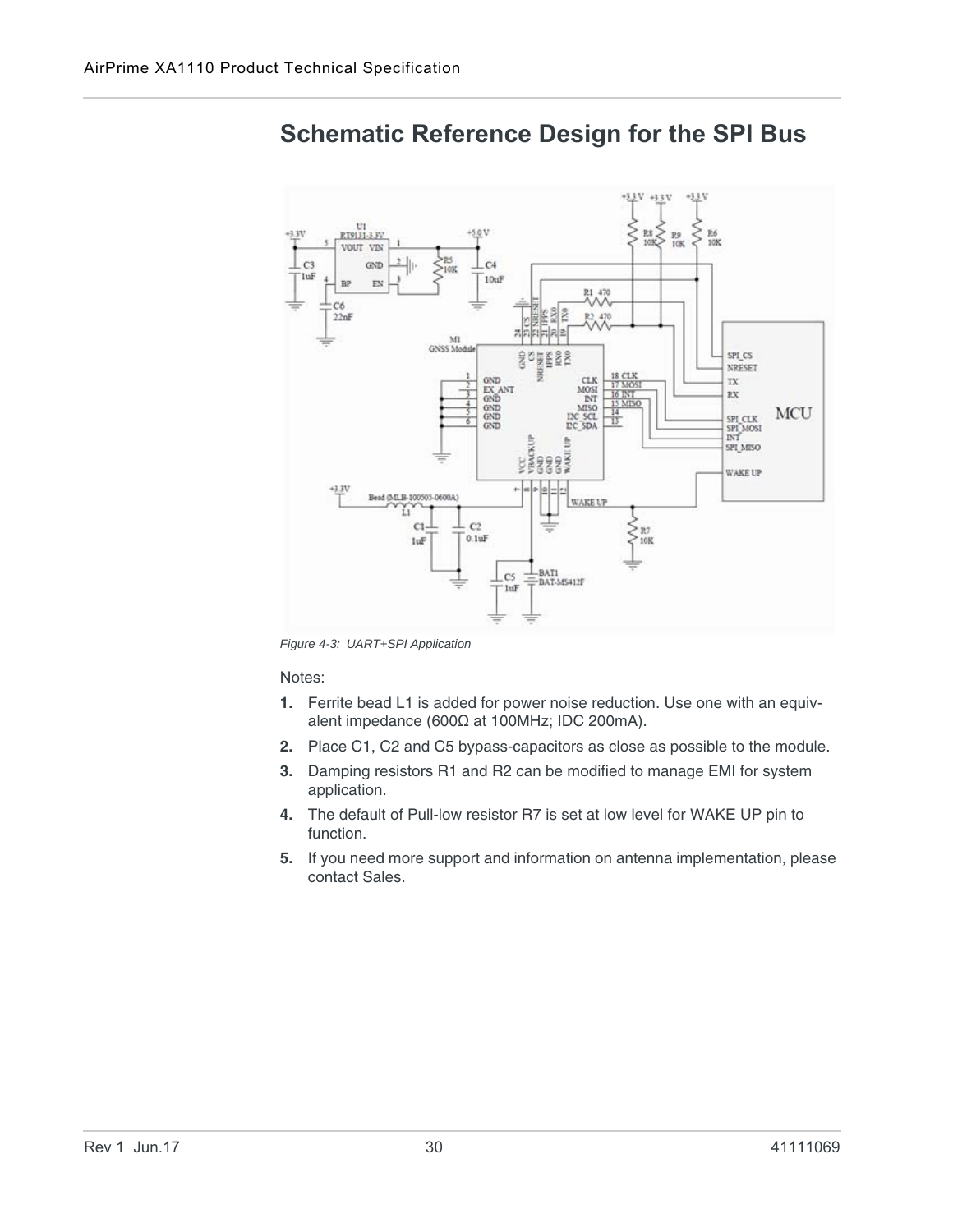### <span id="page-30-0"></span>**Active Antenna**

Please connect the external antenna to EX\_ANT (Pin2)



*Figure 4-4: Active Antenna Application*

- **1.** Ferrite bead L1 is added for power noise reduction. Use one with an equivalent impedance (600Ω at 100MHz; IDC 200mA).
- **2.** Place C1, C2 and C5 bypass-capacitors as close as possible to the module.
- **3.** Damping resistors R1 and R2 can be modified to manage EMI for system application.
- **4.** The default of Pull-low resistor R7 is set at a low level for the WAKE UP pin to function.
- **5.** If you need more support and information on antenna implementation, please contact Sales.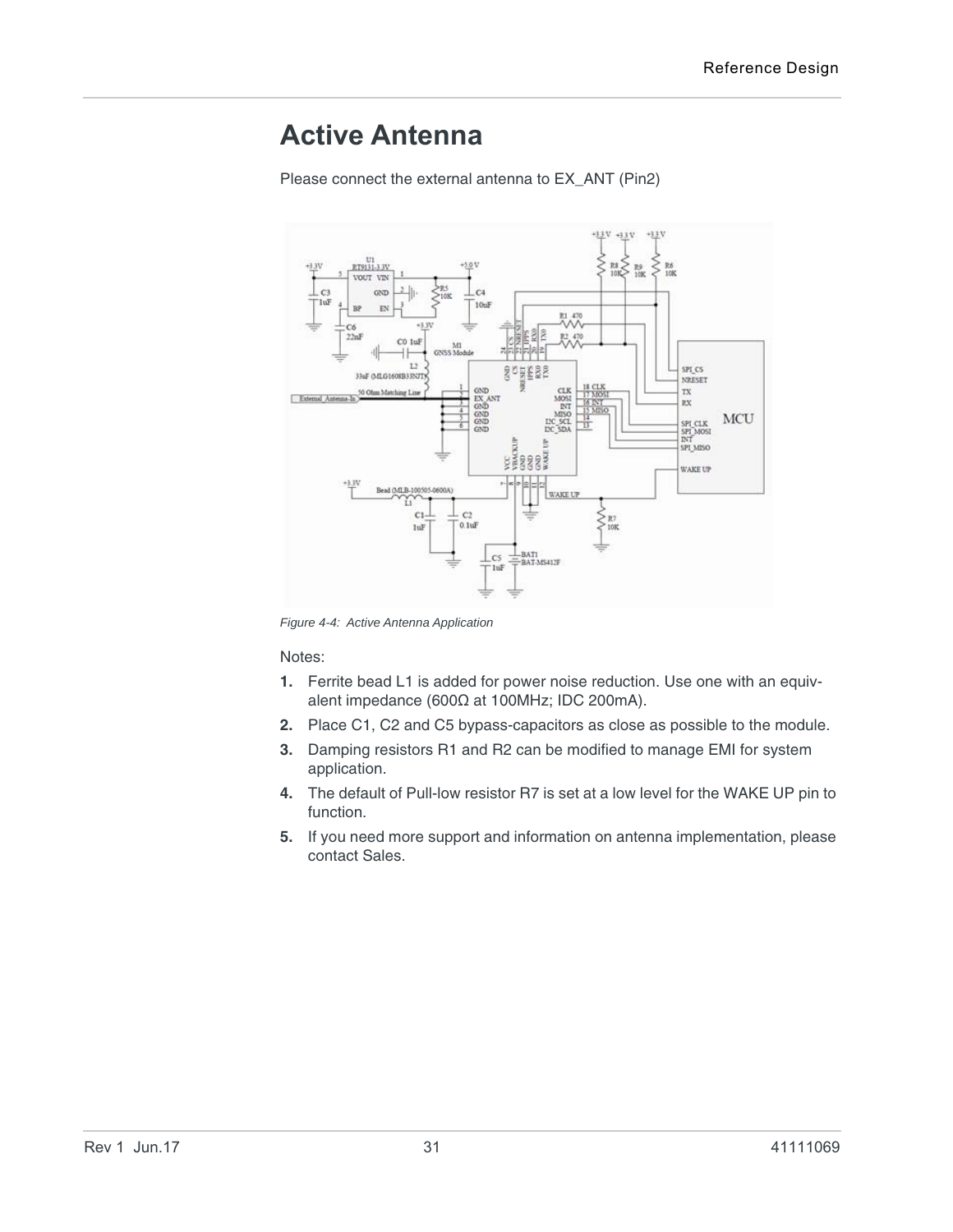## <span id="page-31-0"></span>**5: Packing and Handling**

The XA1110, like any other SMD device, is sensitive to moisture, electrostatic discharge and temperature. By following the standards of storage and handling outlined in this document for Sierra Wireless' modules, the chances of them being damaged during production setup can be reduced. This section will walk you through the basics on how Sierra Wireless packages the modules, to ensure that the modules arrive at their destination without any damages or deterioration for performance quality. Cautionary steps prior to the surface mount process are also included in the cautionary notes.

**Important:** *Please read the following sections carefully to avoid possible damage.*

**Important:** *GPS/GNSS receiver modules are highly electrostatic-sensitive devices. Without ESD protections or without proper handling may lead to permanent damage to the modules.* 

### <span id="page-31-1"></span>**Packaging and Handling (Tape Reel)**

#### **350pcs/Reel**



*Figure 5-1: Reel Dimensions*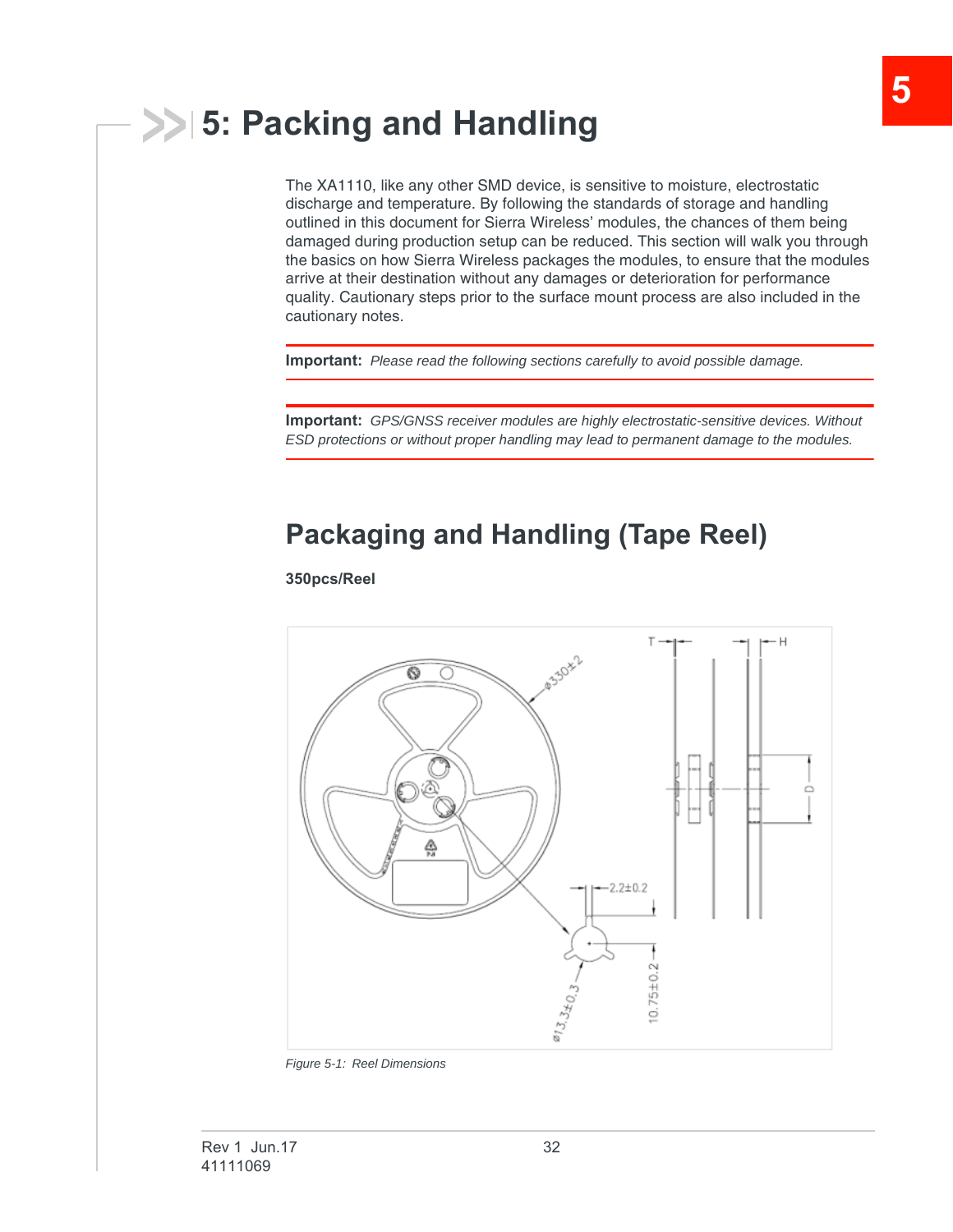#### **Specs:**

H: 24.5±1.5,  $T: 2.2 \pm 0.2$ , D: 99±1.5 **Note**: 13" Reel; **Material**: P.S

**Unit**: (mm)



*Figure 5-2: Tape Dimensions*

#### **Specs**:

Ao 13±0.10 Bo 13.0±0.10 Ko 6.9±0.10

**Unit**: (mm)

### <span id="page-32-0"></span>**Storage and Floor Life Guidelines**

### <span id="page-32-1"></span>**Moisture Color Coded Card & Caution label**

The moisture color-coded card provides an insight to the relative humidity in percentage (RH). When the GNSS modules are taken out, the RH level for the modules would be around or lower than 30%. A caution label is also included with each electrostatic bag.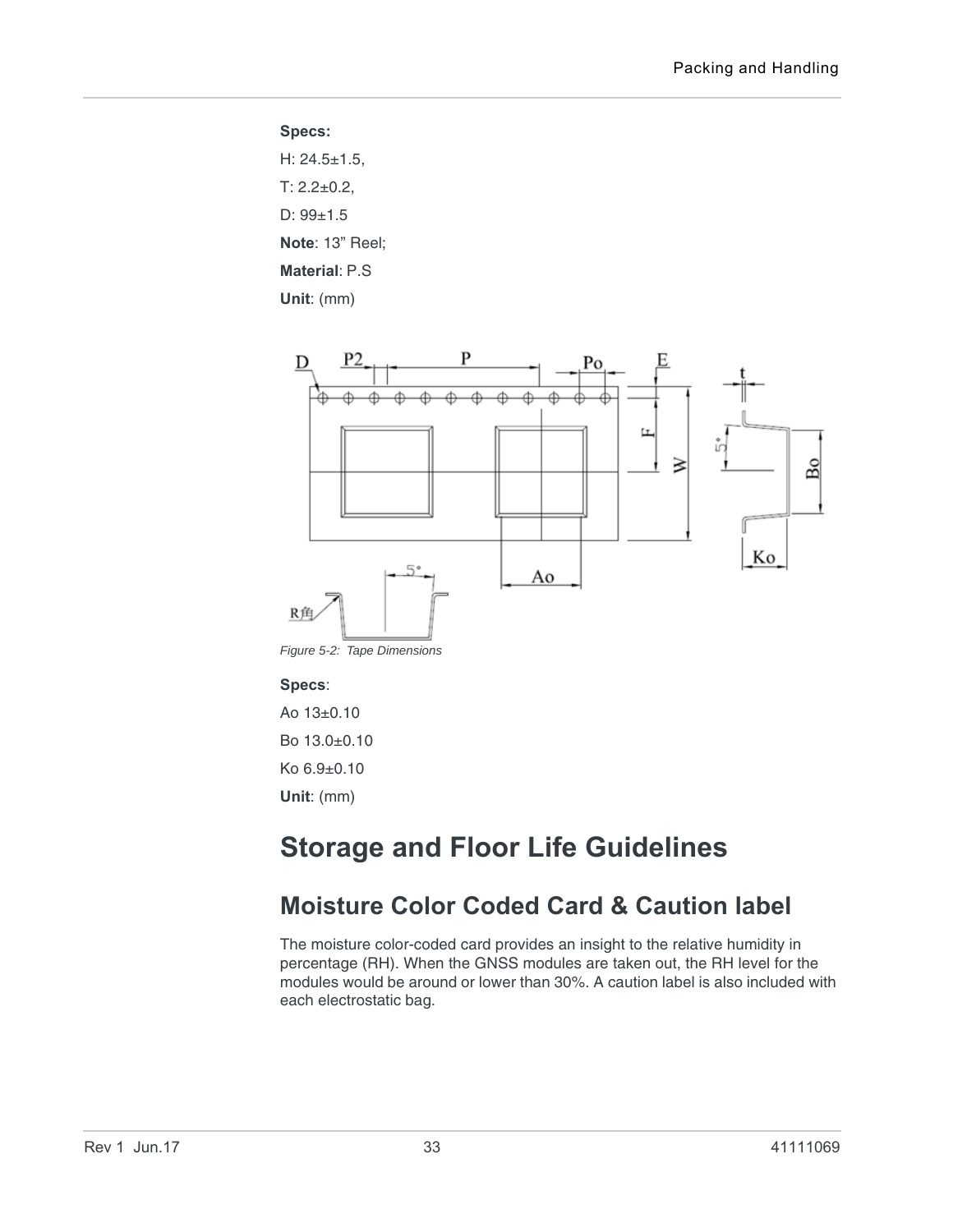

*Figure 5-3: Moisture Color Coded Card and Caution Label*

Sierra Wireless modules are moisture sensitive. If the package of modules has been stored under the condition of a non-condensing storage environment (<30°C; RH 60%) over 6 months, the modules will need to go through solderreflow before SMT.

**Important:** *Prior to solder-reflow, pre-baking will be mandatory if the modules meet any of the conditions listed below in "[Conditions for Pre-baking](#page-33-0)".*

### <span id="page-33-1"></span><span id="page-33-0"></span>**Conditions for Pre-baking**

Pre-baking will necessary before the modules go through the solder-reflow process, if any condition listed below is met:

- **1.** The package of the module is broken or leaky when you receive it.
- **2.** When the humidity indicator turns blue.
- **3.** The package is opened six months after the module was packaged.
- **4.** The package is opened within six months but its Floor Life at factory ambient is affected ( $\epsilon$ =30°C; RH 60%).
- **5.** When the MSL (Moisture Sensitivity Level) of vacuumed module package is higher than Level 4 (level 1~4 are safe; please refer to the [Figure 5-4](#page-34-1) below):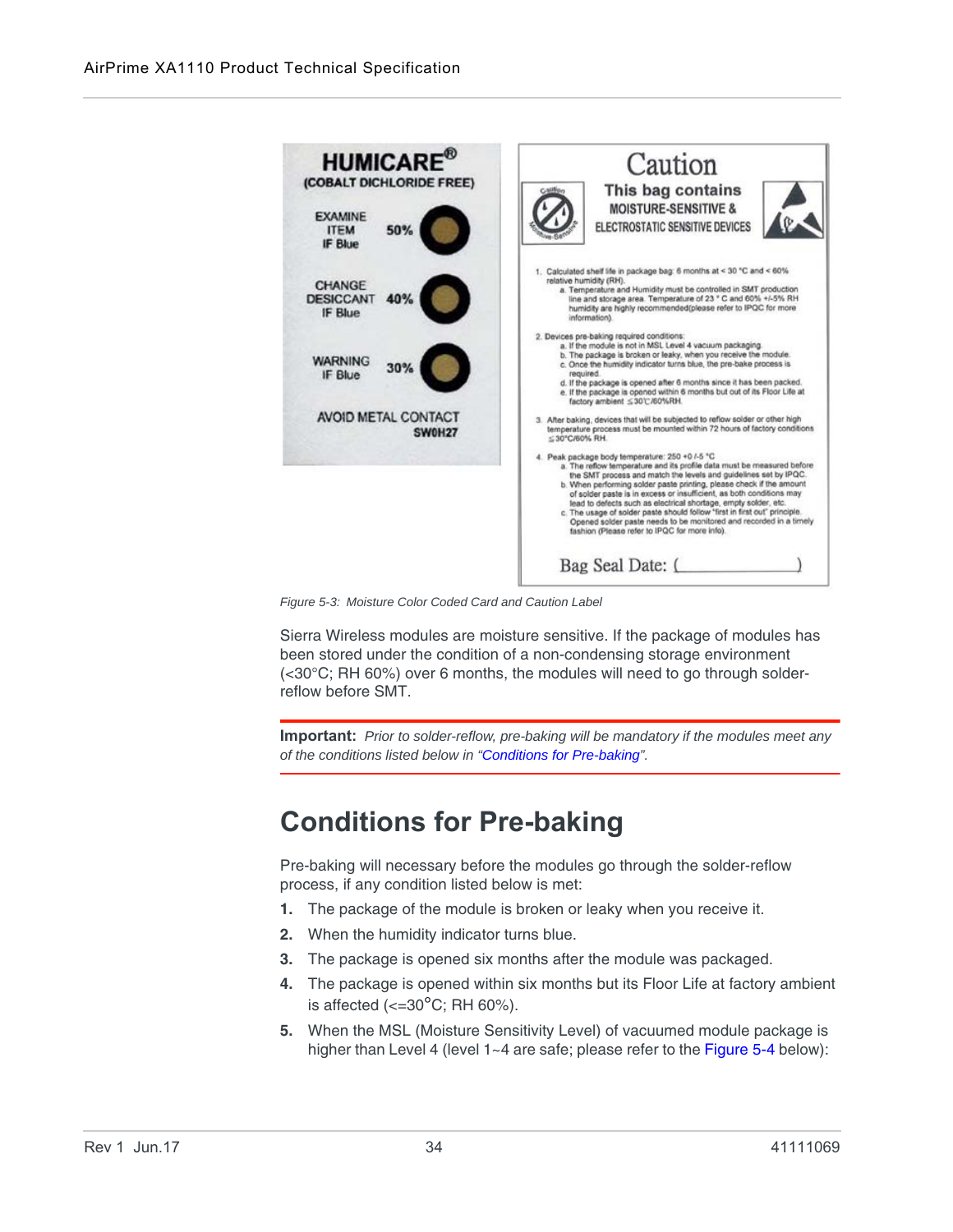|                     |       |                        |                         | <b>SOAK REQUIREMENTS</b>   |                        |                     |                                           |                        |
|---------------------|-------|------------------------|-------------------------|----------------------------|------------------------|---------------------|-------------------------------------------|------------------------|
|                     |       |                        |                         |                            |                        |                     | <b>ACCELERATED EQUIVALENT<sup>1</sup></b> |                        |
|                     |       | <b>FLOOR LIFE</b>      |                         | <b>STANDARD</b>            |                        | eV<br>$0.40 - 0.48$ | eV<br>$0.30 - 0.39$                       |                        |
|                     | LEVEL | TIME                   | <b>CONDITION</b>        | TIME (hours)               | <b>CONDITION</b>       | <b>TIME</b> (hours) | TIME (hours)                              | CONDITION              |
|                     |       | Unlimited              | ≤30 °C/85%<br>RH        | 168<br>$+5/-0$             | 85 °C/85%<br><b>RH</b> | <b>NA</b>           | NA                                        | <b>NA</b>              |
|                     | 2     | 1 year                 | ≤30 °C/60%<br><b>RH</b> | 168<br>$+5/-0$             | 85 °C/60%<br><b>RH</b> | <b>NA</b>           | <b>NA</b>                                 | <b>NA</b>              |
| ☺                   | 2a    | 4 weeks                | ≤30 °C/60%<br><b>RH</b> | 6962<br>$+5/-0$            | 30 °C/60%<br><b>RH</b> | 120<br>$+1/-0$      | 168<br>$+1/-0$                            | 60 °C/60%<br><b>RH</b> |
|                     | 3     | 168 hours              | $\leq 30$ °C/60%<br>RH  | $192^2$<br>$+5/-0$         | 30 °C/60%<br><b>RH</b> | 40<br>$+1/-0$       | 52<br>$+1/-0$                             | 60 °C/60%<br><b>RH</b> |
|                     | 4     | 72 hours               | $\leq$ 30 °C/60%<br>RH. | 96 <sup>2</sup><br>$+21-0$ | 30 °C/60%<br>RH        | 20<br>$+0.5/-0$     | 24<br>$+0.5/-0$                           | 60 °C/60%<br>RH        |
|                     | 5     | 48 hours               | ≤30 °C/60%<br><b>RH</b> | $72^{2}$<br>$+21-0$        | 30 °C/60%<br><b>RH</b> | 15<br>$+0.51 - 0$   | 20<br>$+0.5/-0$                           | 60 °C/60%<br>RH        |
| $\hat{\mathcal{C}}$ | 5a    | 24 hours               | ≤30 °C/60%<br><b>RH</b> | 482<br>$+21-0$             | 30 °C/60%<br><b>RH</b> | 10<br>$+0.5/-0$     | 13<br>$+0.5/-0$                           | 60 °C/60%<br>RH        |
|                     | 6     | Time on Label<br>(TOL) | $\leq$ 30 °C/60%<br>RH  | TOL                        | 30 °C/60%<br>RH        | <b>NA</b>           | <b>NA</b>                                 | <b>NA</b>              |

<span id="page-34-1"></span>*Figure 5-4: Moisture Sensitivity Level Chart*

Please note that the modules **must receive solder-reflow 72 hours after prebaking**. This maximum time is otherwise known as "Floor Life". If the waiting time exceeds 72 hours, the module may be damaged (cracks / de-lamination, etc.) during the solder-reflow process due to excessive moisture pressure.

## <span id="page-34-0"></span>**Drying**

If the modules are exposed to high temperatures in the solder-reflow process, the moisture vapor pressure inside the modules will increase greatly. To prevent delamination, cracking, or "popcorn" effect" to the module, it may need to undergo the pre-baking procedure prior to any high-temperature or solder reflow process. The recommended baking time for the Sierra Wireless GNSS module is: 50°C for four hours, when humidity condition RF is about  $30\% \sim 50\%$ .

Once baked, the module's floor life will "reset", which means the module will remain in normal factory condition for next 72 hours for solder-reflow process.

*Note: the "Popcorn Effect" is when the IC/module "pops" because the moisture inside the package expands in the reflow process.* 

**Important:** *Please limit the number of times that GNSS modules undergo the baking process. Repeated baking processes will affect performance of wetting on the SMD pad contacts. This applies to all SMT devices.* 

**Important:** *Risk of Oxidation: Baking SMD packages may cause oxidation and/or intermetallic growth of terminations, which if excessive, can result in problems of solderability during board assembly. The temperature and time for baking SMD packages are therefore limited by solderability considerations. The cumulative bake time at a temperature greater than 90°C and up to 125°C shall not exceed 96 hours. Bake temperatures higher than 125°C are not allowed.*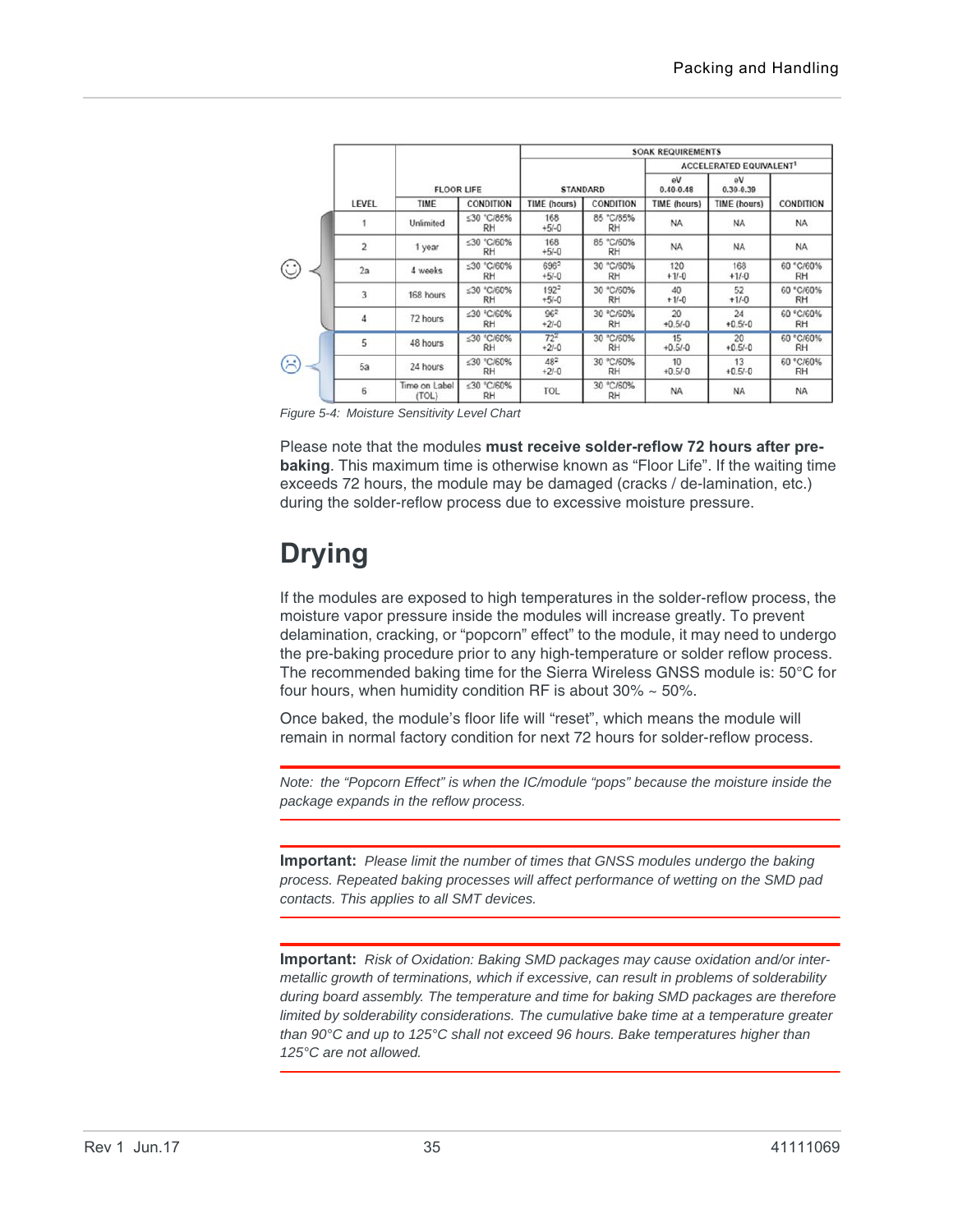### <span id="page-35-0"></span>**ESD Handling**

**Warning:** *Please follow the precautions addressed below carefully to prevent severe damage to GNSS modules.*

Sierra Wireless modules are sensitive to electrostatic discharges and thus are Electrostatic Sensitive Devices (ESD). Handle the GNSS modules particularly to its patch antenna (if included) and RF\_IN pin carefully. Please follow the standard ESD safety practices stated below:

- **•** Unless there is a galvanic coupling between the local GND and the PCB GND, then the first point of contact when handling the PCB shall always be between the local GND and PCB GND.
- **•** Before working with the RF\_IN pin, please make sure the GND is connected.
- **•** When working with the RF\_IN pin, do not contact any charged capacitors or materials that can easily develop or store charges such as the patch antenna, coax cable, or soldering iron.
- **•** Please do not touch the mounted patch antenna, to prevent electrostatic discharge from the RF input
- **•** When soldering RF\_IN pin, please make sure to use an ESD safe soldering iron tip.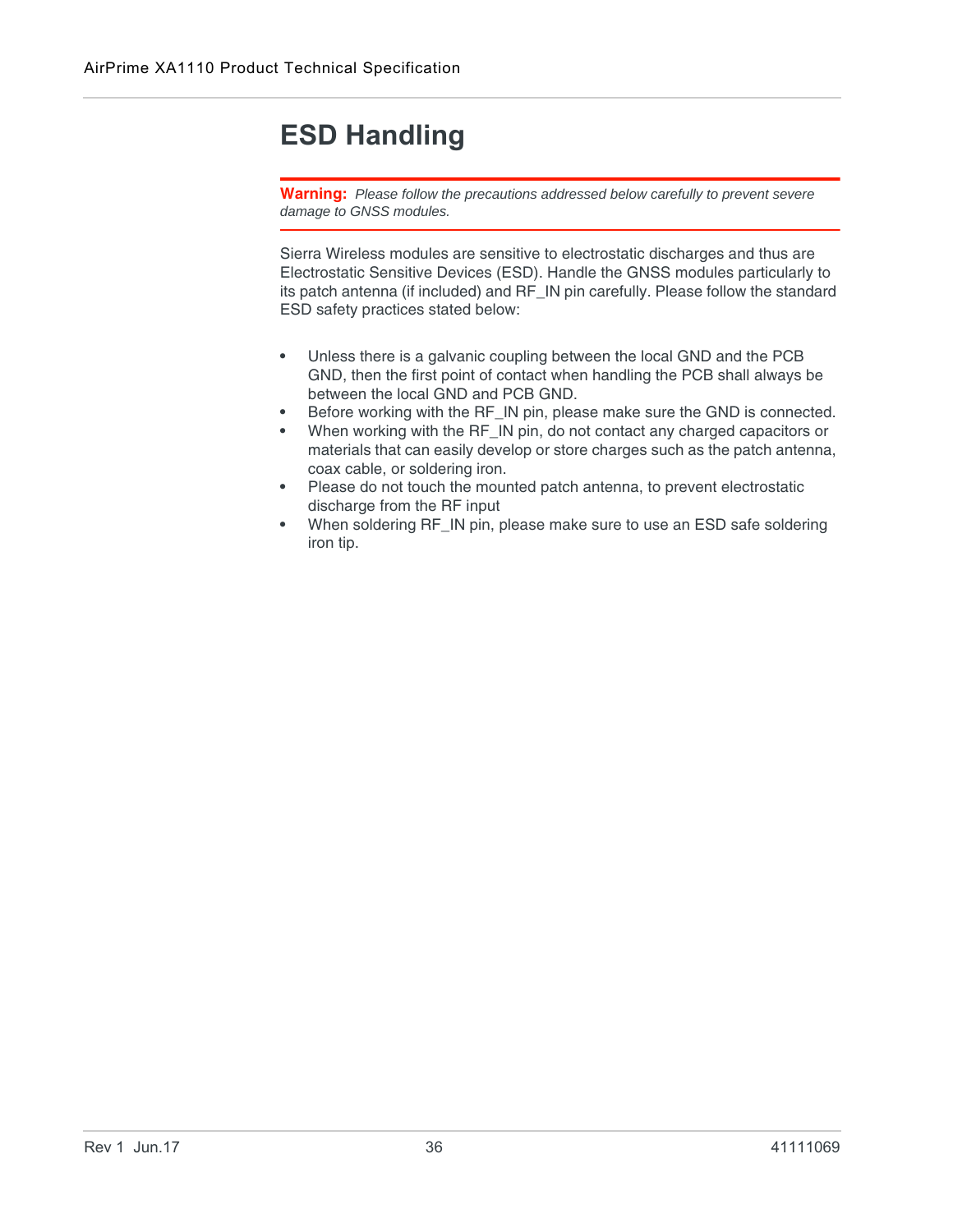## <span id="page-36-0"></span>**6: Reflow Soldering Temperature Profile**

The following reflow temperature profile was evaluated by Sierra Wireless and has been proven to be reliable qualitatively. Please contact us beforehand if you plan to solder this component using a deviated temperature profile as it may cause significant damage to our module and your device.

All the information in this datasheet can only be used for a Pb-free manufacturing process.

### <span id="page-36-1"></span>**SMT Reflow Soldering Temperature Profile (For Reference Only)**

Average ramp-up rate (25 ~ 150°C): 3°C/sec. max.

Average ramp-up rate (270°C to peak): 3°C/sec. max.

Preheat:  $175 \pm 25^{\circ}$ C, 60 ~ 120 seconds

Temperature maintained above 217°C: 60~150 seconds

Peak temperature: 250 +0/-5°C, 20~40 seconds

Ramp-down rate: 6°C/sec. max.

Time 25°C to peak temperature: 8 minutes max.



*Figure 6-1: SMT Reflow Profile*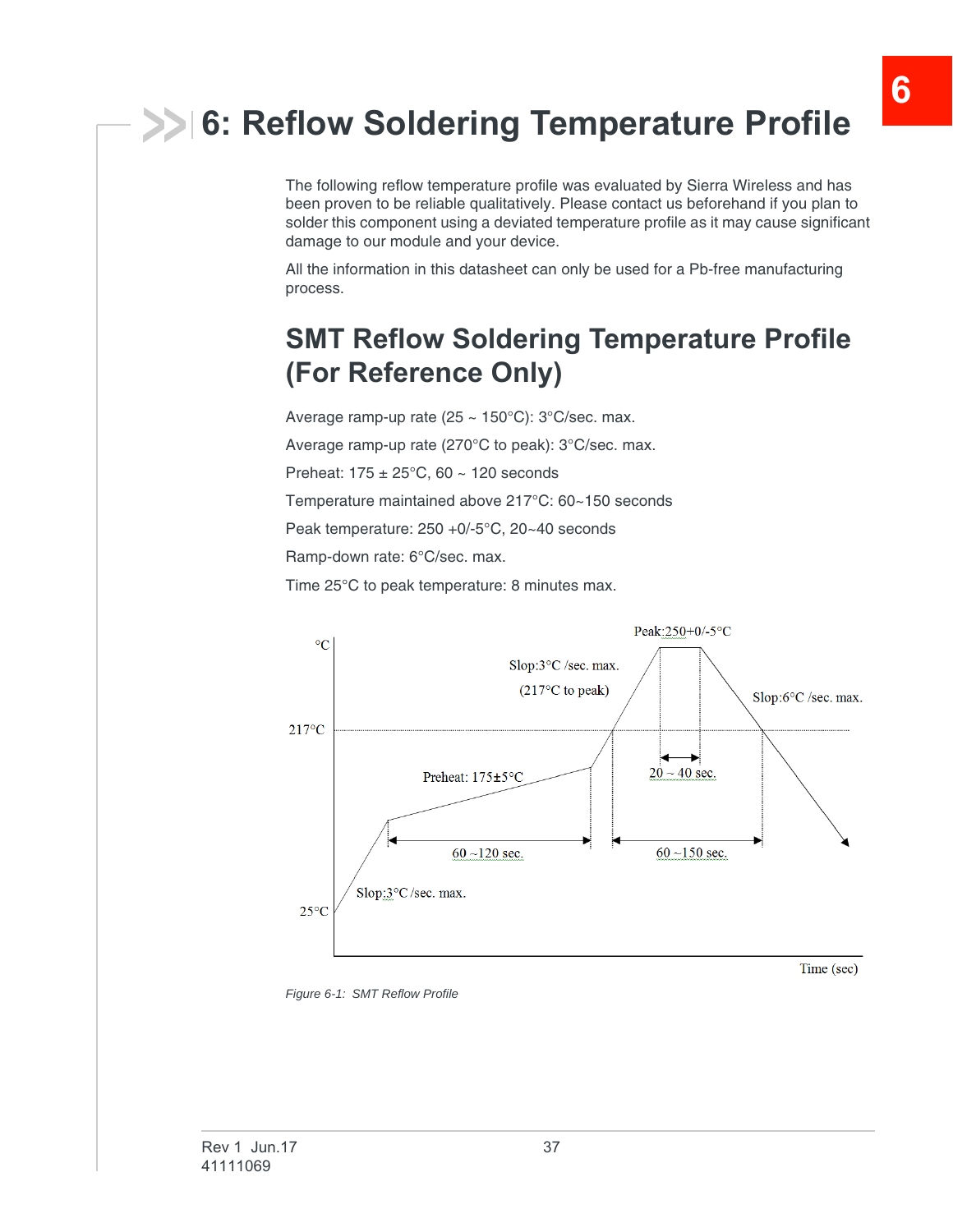#### **Table 6-1: Procedures**

|   | <b>Description</b>                                                                                                                                                                                                                                                            | <b>Suggestions</b>                                                                                                                                                     | <b>Notes</b>                                                                                                                                                                                                   |
|---|-------------------------------------------------------------------------------------------------------------------------------------------------------------------------------------------------------------------------------------------------------------------------------|------------------------------------------------------------------------------------------------------------------------------------------------------------------------|----------------------------------------------------------------------------------------------------------------------------------------------------------------------------------------------------------------|
| 1 | Before proceeding with the<br>reflow-soldering process, the<br>GNSS modules might need to<br>be pre-baked. Please refer to<br><b>Conditions for Pre-baking.</b>                                                                                                               | Pre-bake Time: 4 Hours @ 50°C<br>to $60^{\circ}$ C.                                                                                                                    | The maximum tolerated temperature for<br>the tray is 100°C.<br>After pre-baking, make sure the<br>temperature is cooled down to 35°C or<br>below, to prevent tape reel deformation.                            |
| 2 | PCBA (along with the patch<br>antenna) is highly endothermic<br>during the reflow-soldering<br>process. Extra care must be<br>paid to the GNSS module's<br>solder joints if any signs of cold<br>welding or false welding.                                                    | The parameters of the reflow<br>temperature must be set<br>accordingly to module's reflow-<br>soldering temperature profile.                                           | Double check to see if the surrounding<br>components around the GNSS module<br>are displaying symptoms of cold weld(ing)<br>or false welding.                                                                  |
| 3 | Special attentions to PCBA<br>board are needed during the<br>reflow-soldering process. See if<br>the PCBA board is bended or<br>deformed, possibly due to the<br>weight of the module.<br>If so, this will cause concerns at<br>the latter half of the production<br>process. | A loading carrier fixture must be<br>used with PCBA if the reflow<br>soldering process applies rail<br>conveyors for the production.                                   | If the PCBA board is bent or deformed, it<br>may collide into one another during the<br>unloading process.                                                                                                     |
| 4 | Before the PCBA reflow-<br>soldering process, the operator<br>must check with their own eyes<br>to see if there is a positional<br>offset to the module, as it would<br>be difficult to readjust after the<br>module has gone through<br>reflow-soldering process.            | The operator must check with<br>their own eyes and readjust the<br>position before reflow-soldering<br>process.                                                        | If the operator plans to readjust the<br>module position, please do not touch the<br>patch antenna while the module is hot in<br>order to prevent a rotational offset<br>between the patch antenna and module. |
| 5 | Before handling the PCBA, it<br>must be cooled to 35°C or<br>below after it has undergone a<br>reflow-soldering process, in<br>order to prevent a positional<br>shift which may occur when the<br>module is still hot.                                                        | 1. One may use electric fans<br>behind the reflow machine to<br>cool them down.<br>2. Cooling the PCBA can prevent<br>the module from shifting due to<br>fluid effect. | It is very easy to cause a positional offset<br>to the module and its patch antenna when<br>handling the PCBA under high<br>temperatures.                                                                      |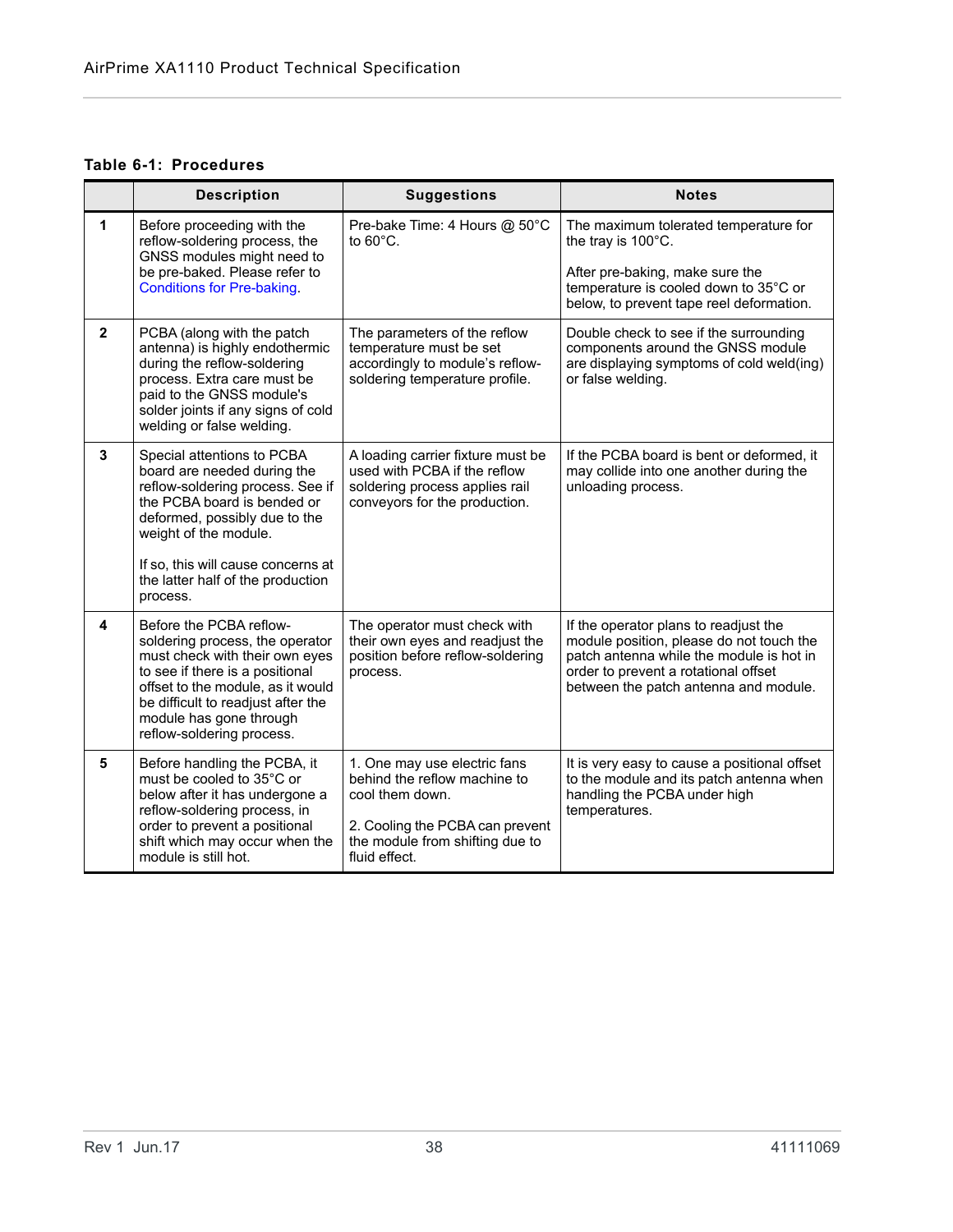|   | <b>Description</b>                                                                                                                                                                                                                                                                                                                                                                  | <b>Suggestions</b>                                                                                                                                                                     | <b>Notes</b>                                                                                                                                                                                                                                                                                                                                                                |
|---|-------------------------------------------------------------------------------------------------------------------------------------------------------------------------------------------------------------------------------------------------------------------------------------------------------------------------------------------------------------------------------------|----------------------------------------------------------------------------------------------------------------------------------------------------------------------------------------|-----------------------------------------------------------------------------------------------------------------------------------------------------------------------------------------------------------------------------------------------------------------------------------------------------------------------------------------------------------------------------|
| 6 | 1. When separating the PCBA<br>panel into individual pieces<br>using the V-Cut process,<br>special attention is needed to<br>ensure that there are sufficient<br>gap between patch antennas.<br>2. If V-Cut/cutting must be done<br>manually, please make sure the<br>operators are not using<br>excessive force as that may<br>cause a rotational offset to the<br>patch antennas. | 1. The blade and the patch<br>antenna must have a distance<br>gap greater than 0.6mm.<br>2. Do not use the patch antenna<br>as a leverage point when<br>separating the panels by hand. | 1. A test must first be performed to<br>determine if the V-Cut process is going to<br>be used. Ensure that there is enough<br>space between the blade and the patch<br>antenna so that they do not touch one<br>another.<br>2. An uneven amount of manual force<br>applied to the separation will likely to<br>cause a positional shift in the patch<br>antenna and module. |
| 7 | When separating a panel into<br>individual pieces during the<br>latter half of the production<br>process, special attention is<br>needed to ensure the patch<br>antennas do not come in<br>contact with one another in<br>order to prevent chipped<br>corners or positional shifts.                                                                                                 | Use a tray to separate the<br>individual pieces.                                                                                                                                       | It is possible to chip a corner and/or cause<br>a shift in position if patch antennas come<br>in contact with each other.                                                                                                                                                                                                                                                   |

#### **Table 6-1: Procedures**

*Note: References to patch antenna is referred to GNSS modules with integrated Patch-ontop antennas, and may not be applicable to all GNSS modules.*

Other Cautionary Notes on the Reflow-Soldering Process:

- **1.** The module may need pre-baking before going through the SMT solder reflow process. Please refer to [Conditions for Pre-baking](#page-33-1).
- **2.** The usage of solder paste should follow the "FIFO (First-in-First-out)" principle. Opened solder paste needs to be monitored and recorded in a timely manner (please refer to IPQC standards for related documentation and examples).
- **3.** Temperature and humidity must be controlled within an SMT production line and storage area. A temperature of  $23^{\circ}$ C,  $60\pm5\%$  RH humidity is recommended (please refer to IPQC standards for related documentation and examples).
- **4.** When performing solder paste printing, please notice if the amount of solder paste is excessive or insufficient, as both conditions may lead to defects such as electrical shortage, empty solder, and etc.
- **5.** Make sure the vacuum mouthpiece is able to bear the weight of the GNSS module to prevent positional shift during the loading process.
- **6.** Before the PCBA goes through the reflow-soldering process, the operator must visually check if there is a positional offset to the module.
- **7.** The reflow temperature and its profile data must be measured before the SMT process and match the levels and guidelines set by IPQC.
- **8.** If the SMT protection line is running a double-sided process for PCBA, please process the GNSS module during the second pass only to avoid repeated